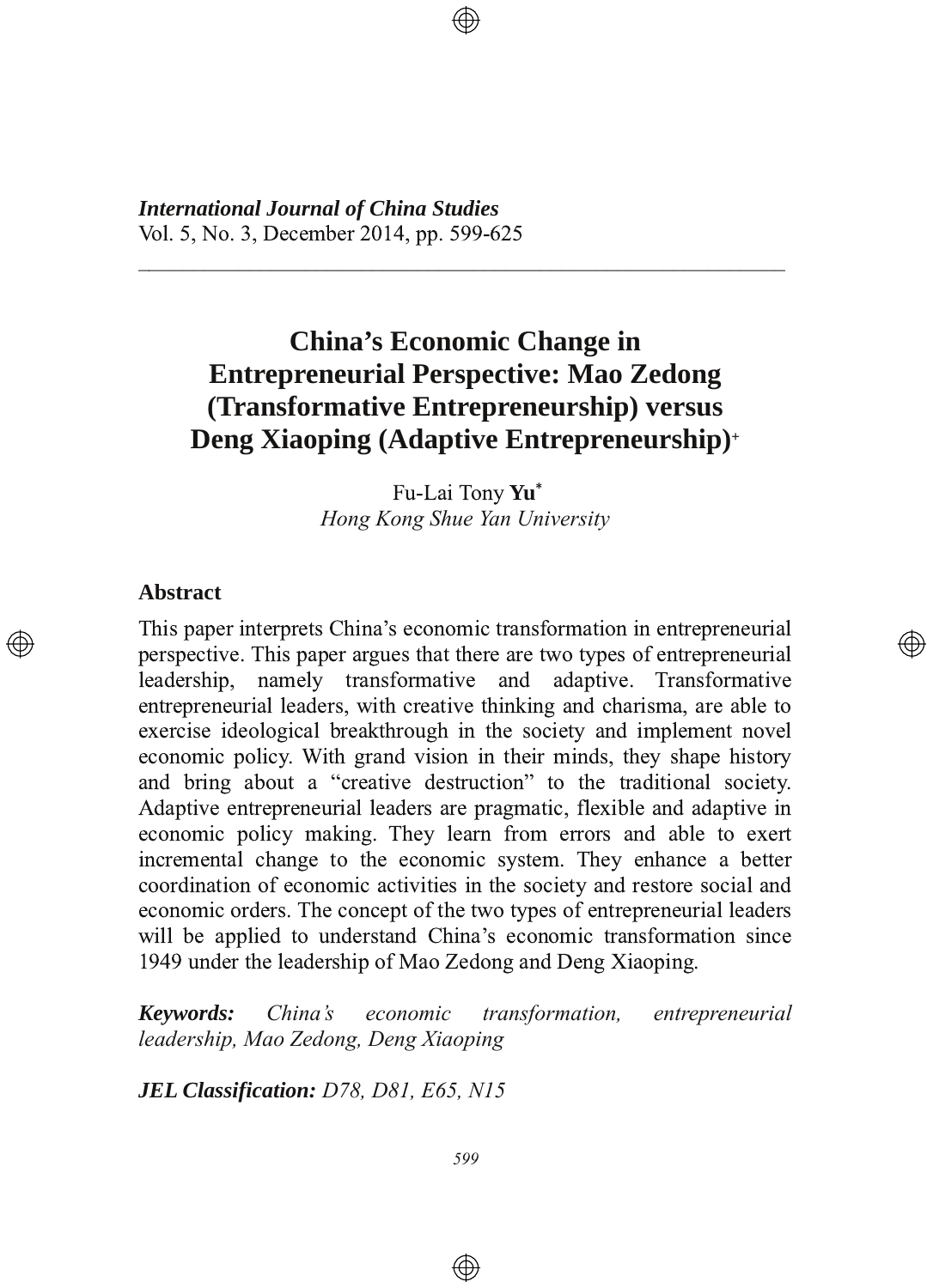## 1. Introduction

Since the establishment of People's Republic of China in 1949, China had undergone a series of socialist revolution under the leadership of Mao Zedong (thereafter as Mao). After three decades of radical economic experimentation, China remained to be one of the poorest nations in the world. In the 1980s, Deng Xiaoping (thereafter as Deng) proposed and conducted economic reforms. Since then, China's economic performance had steadily improved. For the 24 years from 1988 to 2012, China experienced an average gross domestic product (GDP) growth rate of 9.8 per cent.<sup>1</sup> China's long and winding road to modernization, of course, triggers the interests of many development economists. In explaining China's economic performance, most neoclassical economists utilize Robert-Solow-Romer Growth model. The formal neoclassical production function view of economic growth is like a recipe where all the growth ingredients (such as capital and labour) are dumped into a pot (growth model), heated up (quantitative calculation), then, the output target can be achieved. Such approach provides no insight into the decision-making process of actors concerned (Leijonhufvud, 1986: 203; see also Langlois and Robertson, 1993: 31-41). It is not difficult to understand the reason why scholars in mainstream neoclassical economics neglect the role of policymakers in development planning. In neoclassical mathematical growth models, human agency can be omitted and hence, has no role to play. It must be iterated that the making of national economic policy is principally in the hands of policymakers. It would be odd to study policy change without making reference to the thoughts and actions of policymakers (Yu, 2011: 132-133). To understand economic transformation of a nation in an evolutionary perspective, it requires us to know major political and economic players who are in charge of the economy. Yu (1997) argues that government agency can exhibit entrepreneurial spirit too. The term "entrepreneurial state" is used to describe the Meiji government in Japan and governments of the four Asian Tigers. This paper classifies two types of entrepreneurial leadership to explain economic transformation of China since 1949. Specifically, it uses the concept of transformative

⊕

্⊕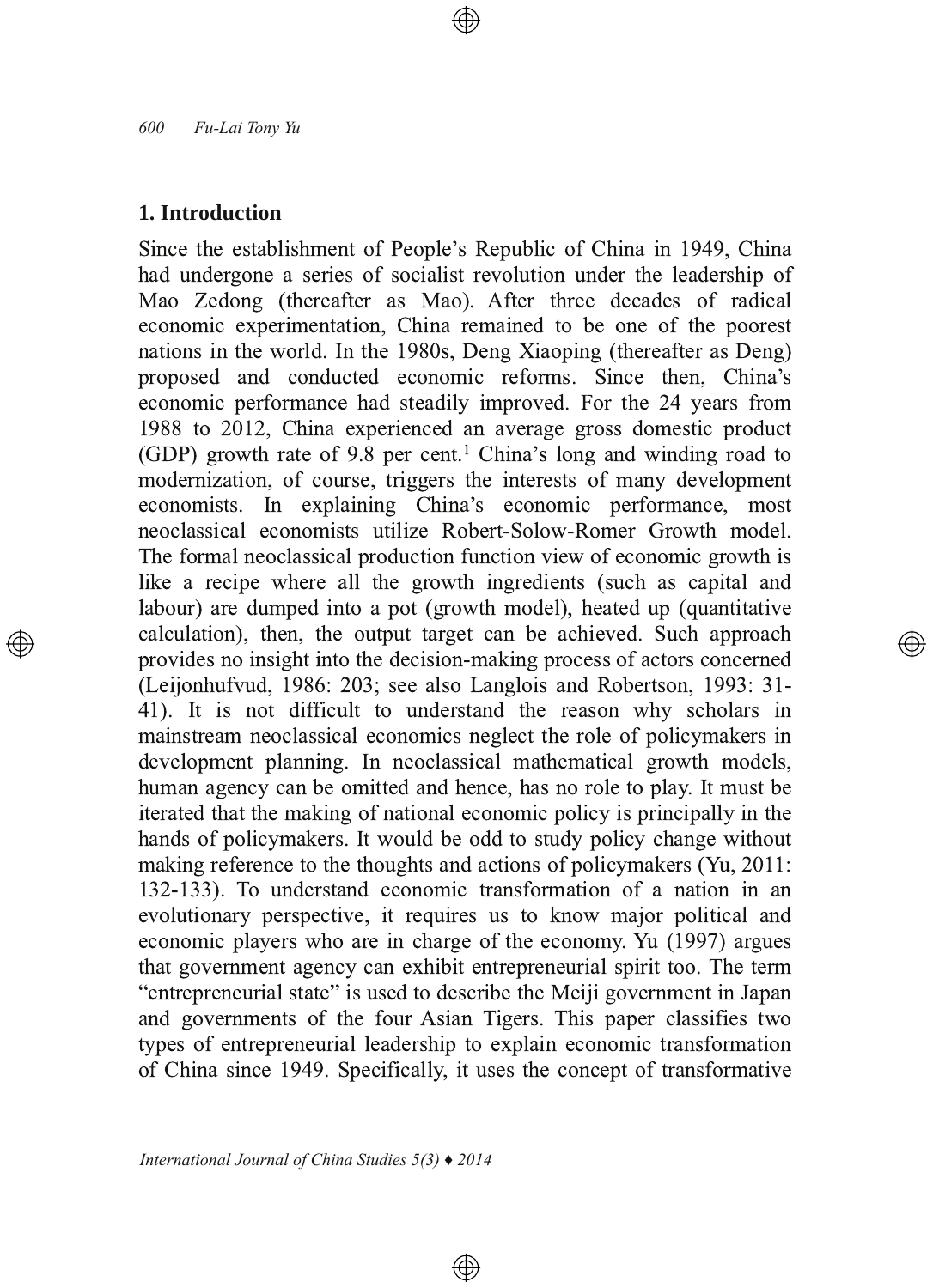entrepreneurial leadership to explain Mao Zedong's economic management and the concept of adaptive entrepreneurial leadership to explain Deng Xiaoping's economic reforms. Uncertainty, learning, creativity and adaptation are the key elements in understanding China's economic change. There are quite a number of works comparing the leadership and economic management between Mao and Deng (for example, Chan, 1997; Teiwes, 2001, Lu and Lu, 2008). However, these studies do not link the theories of entrepreneurship with the economic management of the two leaders. So far, no study has been done on how the two types of entrepreneurial leadership influence China's economic transformation since 1949. This paper attempts to fill such a gap.

# **2. Two Types of Entrepreneurial Leadership in National Economic Management: Transformative versus Adaptive**

The theories of entrepreneurship in economics can be applied to understand the role of political leaders in economic change. Entrepreneurial leaders in managing an economy can be classified into two types, namely transformative and adaptive. They have different impacts on economic and political changes. The former creates new ideologies, exercises path-breaking economic policies and transforms the traditional economy into a brand new society. The latter is adaptive. The adaptive entrepreneur brings the chaotic economy back into an organized society. Through learning and trial and error, adaptive entrepreneurial leaders enhance a better coordination in economic activities, thus entailing a gradual change in the economy.

## *2.1. Transformative Entrepreneurship in Economic Management*

This paper uses Joseph Schumpeter's contributions to the theories of entrepreneurship to construct the concept of "transformative leadership". According to Schumpeter (1934/1961), entrepreneurs bring about technological breakthroughs and exert a disturbing force on an economy, which is termed as "creative destruction" (Schumpeter, 1934/1961: 81-86). Their activities include the combination of productive factors in some new way, the introduction of a new good or quality of a good, the

⊕

*IJCS Vol. 5 No. 3 (December 2014)*

</u>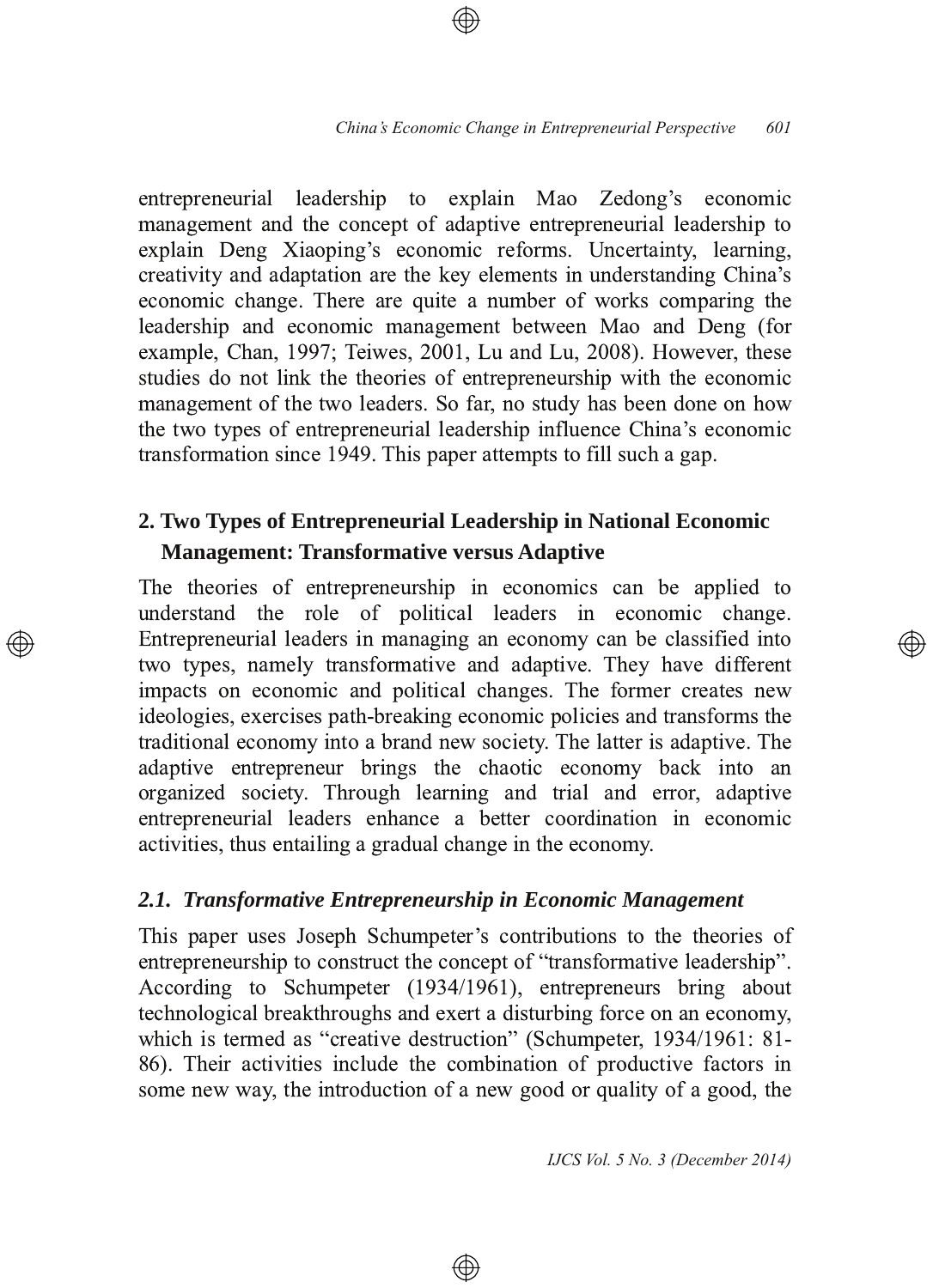introduction of a new production method, the opening of a new market, the utilization of some new source of supply for a raw material or an intermediate good and the establishment of a new organization in an industry (Schumpeter, 1934/1961: 66). Just like entrepreneurship in the market, transformative leaders in national development can bring about a creative destruction to the existing economic and social systems by introducing new political and economic ideas, brand new political processes and systems, opening up new ideologies, moral thinking and establishing new political organizations.

Furthermore, in Schumpeter's perspective (1947/1966: 150), transformative leaders encompass three essential characteristics:

First, it can always be understood ex post; but it can practically never be understood ex ante; that is to say, it cannot be predicted by applying the ordinary rules of inference from the pre-existing facts. Secondly, it shapes the whole course of subsequent events and their long run outcome. It changes social and economic situations for good and creates situations from which there is no bridge to those situations that might have emerged in its absence. Thirdly, the frequency of its occurrence has something to do with the quality of the personnel available in the society, with relative quality of personnel and with individual decisions, actions and patterns of behaviors.

Schumpeter (1934/1961: 93) reminds us that path-breaking innovation is a difficult job because it lies outside the routine framework and the environment resists in many ways. Therefore, the function of transformative leaders, in Schumpeter's view, does not only consist in inventing or creating a new system or regime, but also consists in "getting [new] things done".

While transformative leadership brings about radical change to the social system, its impacts can be positive or negative. On the positive side, it can, for example, create a more just society for the world to follow. In history, they are the Founding Fathers of the United States, Abraham Lincoln and Mohandas Gandhi. However, transformative leaders, with its creative destruction power, can bring evil and vice to human race, such as Adolf Hitler, Joseph Stalin and Mao Zedong.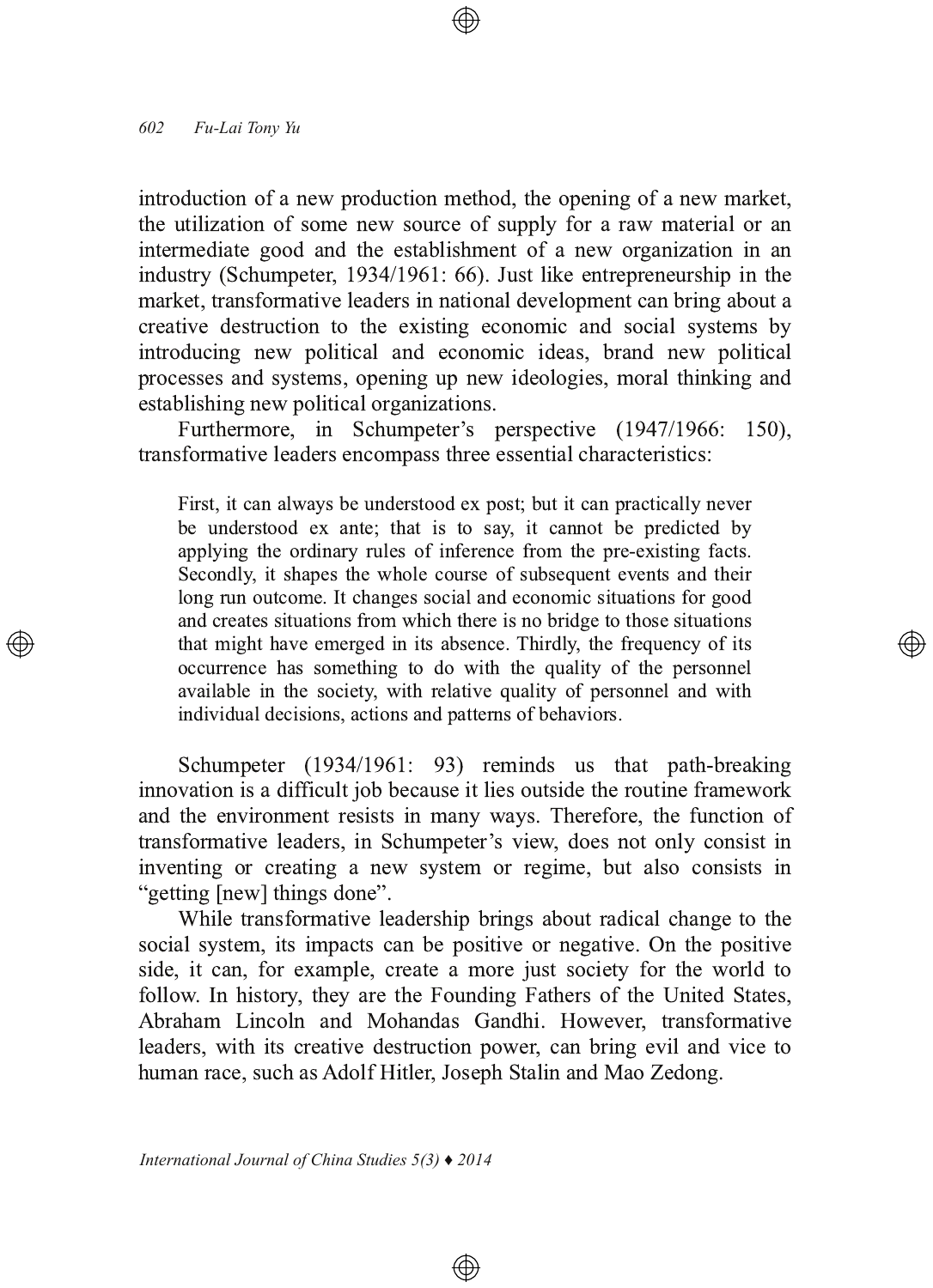# *2.2. The Role of Adaptive Entrepreneurial Leadership in the National Economy*

It is well known that Schumpeter's mode of entrepreneurship is rare in economic history. Most entrepreneurs in the market are adaptive but their contributions in economic development should not be ignored. Likewise, there are not many political leaders as influential as Hitler, Gandhi or the Founding Fathers of the United States. Most leaders in national economic development are adaptive in nature. Agreeing with Baumol's view (1968: 85), leaders with adaptive entrepreneurship deserve a place alongside with transformative leaders in the front rank of contributors to economic prosperity. Leaders with adaptive entrepreneurship put new ideas in use. They learn and exploit the political success of others. They invent neither new ideologies nor policies, but rather apply them for the advantage of their nation. In Leibenstein's view (1978: 74), leaders with adaptive entrepreneurship possess the capacities to search and discover economic opportunities for their country. They are capable of evaluating economic projects, marshaling the financial resources necessary for national development. These leaders in national development are strategic followers.

The two modes of entrepreneurial leadership, namely transformative and adaptive, can be associated with what Schumpeter  $(1947/1966)$ called "creative response" and "adaptive response" in economic history. In Schumpeter's words  $(1947/1966: 150)$ :

Whenever an economy reacts to an increase in population by simply adding the new brains and hands to the working force in the existing employment, or an industry reacts to a protective duty by expansion within its existing practice, we may speak of the development as adaptive response. And whenever the economy or an industry or some firms in an industry do something else, something that is outside of the range of existing practice, we may speak of creative response.

Hence, transformative leadership is largely associated with "creative" response", while adaptive leadership, with "adaptive response". In politics, America's Founding Fathers, Adolf Hitler's Nazi of Germany,

⊕

*IJCS Vol. 5 No. 3 (December 2014)*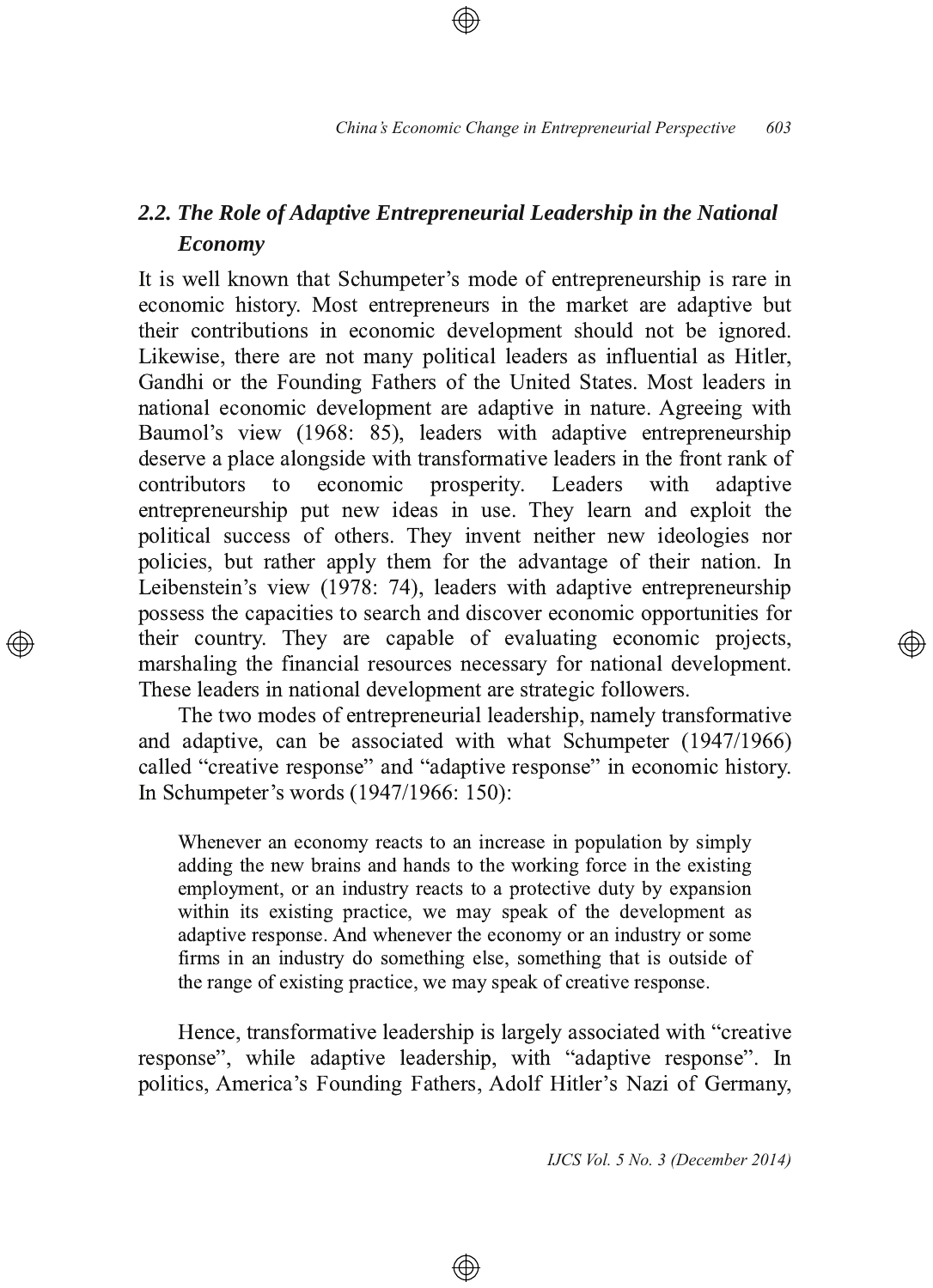the Meiji government of Japan, Vladimir I. Lenin in Soviet Russia, Mohandas Gandhi in India and Mao Zedong in China possess the quality of transformative leadership. Franklin D. Roosevelt (USA), Martin Luther King Jr. (USA), Lee Kuan Yew (Singapore), Ho Chi Ming (Vietnam) and Deng Xiaoping (China) are in the category of adaptive leadership. Of course, the delineation between the two types of leadership is just a matter of degree. A summary of the two types of entrepreneurial leadership was given in Table 1.

Table 1 A Comparison of Two Types of Entrepreneurial Leadership

| Transformative                                                                                                  | Adaptive                                                                                       |
|-----------------------------------------------------------------------------------------------------------------|------------------------------------------------------------------------------------------------|
| Ideological breakthrough;<br>novel/creative thinking and pioneer<br>in radical economic policy making           | Incremental innovation in ideologies<br>and gradual change in economic policy                  |
| Self-confidence; risk-taking and bold<br>attempt in implementing a project                                      | Pragmatism and consensus building                                                              |
| Grand vision and history shaping                                                                                | Learning, errors elimination and<br>adaptation                                                 |
| "Creative destruction" to the<br>traditional society leads to<br>coordination failure in<br>economic activities | Restoration of social and economic<br>orders and better coordination of<br>economic activities |
| Change of a system                                                                                              | Change within a system                                                                         |

⊕

(A))

*International Journal of China Studies 5(3) ♦ 2014*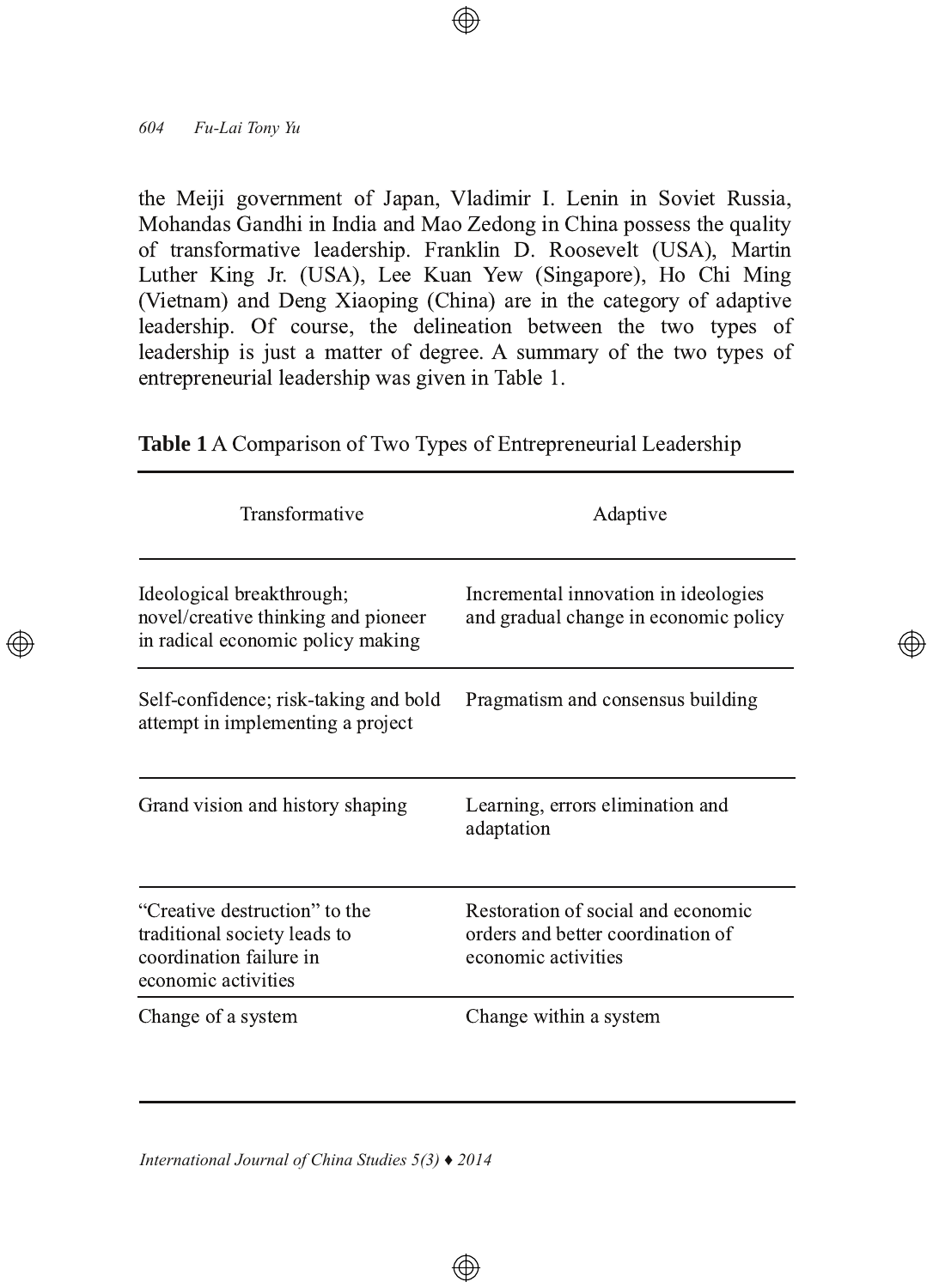We shall apply our theories of entrepreneurial leadership to explain the two periods of economic change in China since 1949, namely Mao's and Deng's economic transformation. To do so, an understanding of the personality and biographies of Mao Zedong and Deng Xiaoping will help to explain the formation of economic policies and their impacts on China's economy.

## **3. Mao Zedong's Personality Traits and Leadership Style**

Mao (1893-1976) was born into a peasant family in Shaoshan (Hunan province, central China). After graduating from the Hunan First Normal School in 1918, he went to Peking, the national capital of China and worked in the Peking University library. It was during this time that Mao did most of his self-study and read Marxist literature. Growing up in a traditional Chinese peasantry family and mastering no foreign language. Mao was deeply embedded in Chinese culture. Paradoxically, as a rebellious leader, he also attempted to destroy Chinese traditions and Confucian values during political movements.

It is well known that Mao was a visionary, romantic revolutionary leader (Teiwes, 2001: 1). He was "a charismatic visionary, brilliant strategist and shrewd but devious political manipulator" (Vogel, 2011: 29). He possessed supreme confidence and dominance to inspire great numbers of followers. Mao was not only a risk-taker who was "willing to get the job done but also a charismatic leader who could convert the masses" with his rhetoric (Maccoby, 2000: 69-70). Through grand visions, coupled with great charisma, Mao gained devoted followers. Mao's visions can be strongly evidenced in two bold and creative economic reforms, namely, the Great Leap Forward and the Cultural Revolution.

However, there are dark sides of Mao's personality. Mao demonstrated himself the personality traits of self-inflation, selfadmiration, and the expectation of admiration from others (Sheng, 2001). He strove to gain power and glory, and worked aggressively to be admired rather than loved. He resisted advisers' suggestions, took credits for successes and blamed others for their own failures and shortcomings.

⊕

*IJCS Vol. 5 No. 3 (December 2014)*

</u>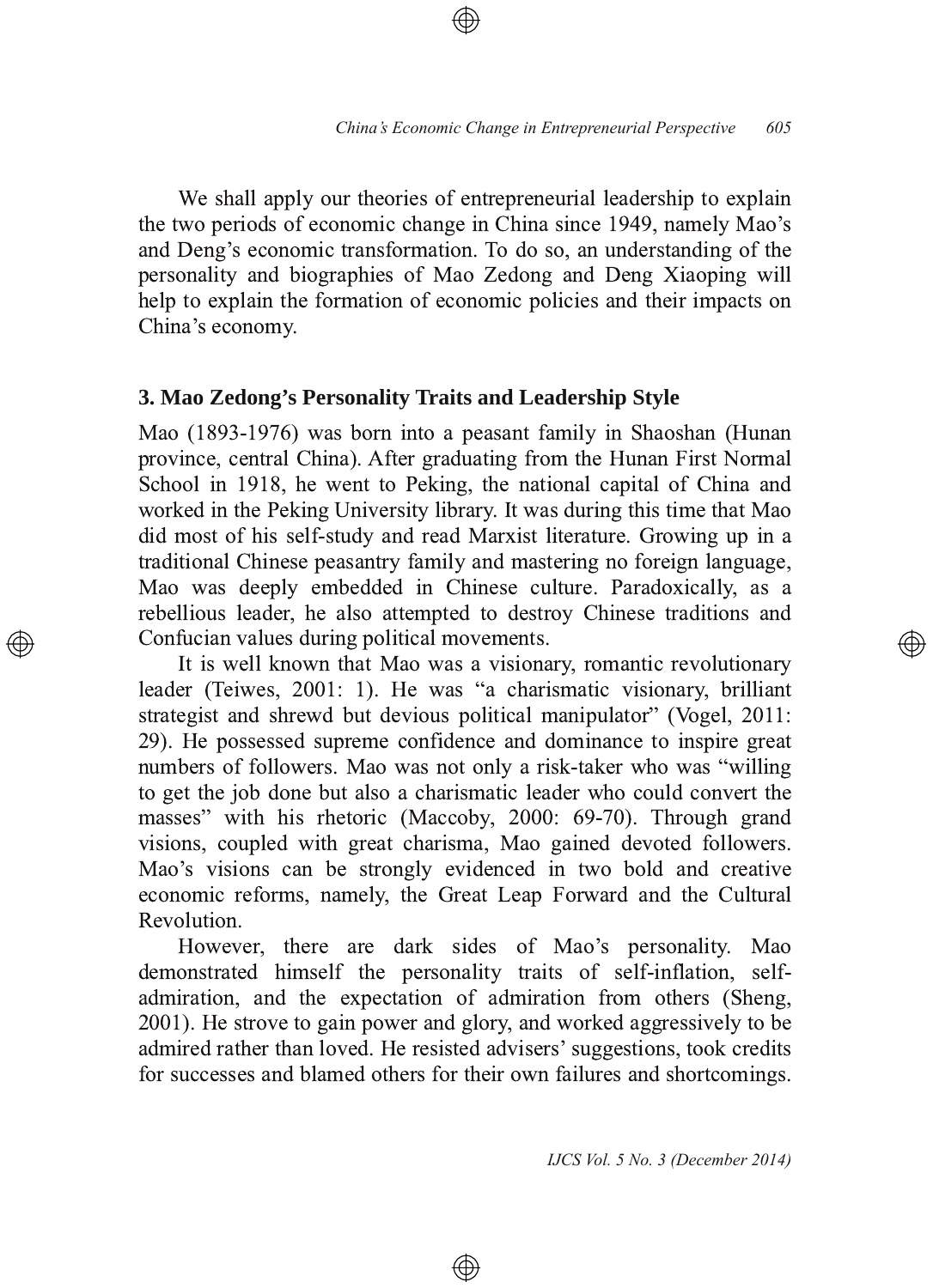Mao was a poor listener, hypersensitive to criticism and lacked empathy. He was unwilling or unable to mentor or be mentored, and intensely competitive. When he did not like the rules, he ignored, or even changed them.<sup>2</sup> In the next section, we shall explain and illustrate how Mao's personality traits influence the economic management of China under his leadership.

# **4. Mao Zedong's Economic Management during 19501957: Venturing into a Socialist Regime**

By gaining widespread support from peasants, the Chinese Communist Party (CCP) under Mao's leadership successfully established its legitimacy in mainland China in 1949. The experience and knowledge of the party leaders in general and Mao in particular had significant influences on the economic management of the Mainland, and hence the growth trajectories of the economy. Given Mao's extremely high creativity with talented leadership, but lacking knowledge of the West, how did he manage China and lead the economy out of backwardness? We argue that Mao's economic management style was governed by his split personality with a hybrid of angel and devil. In old feudal China, peasants were severely exploited by landlords. Mao acted as a saviour to the poor peasantry class. On June 28, 1950, an Agrarian Reform Law was passed to redistribute land rights. Lands of landlords were brutally confiscated by the government and subsequently redistributed to the lower-class peasants. Political movements against landlords caused the humiliation and death of many landowners. The land reform was followed by the "Three-anti and Five-anti Movements", as well as the "Anti-Rightist Movement", when property owners and businesspeople were labeled as "rightists" and purged. It is estimated that at least one million people were killed during this period (Werth *et al.*, 1999). As a result, rural and farm sectors achieved a quasi-classless system that ultimately eliminated feudalism of Imperial China. Both agriculture and industry experienced growth from 1949 to 1958. By 1958, agricultural production almost doubled from 1949 (108 million tons to 185 million tons), coal production quadrupled to 123 million tons, and steel

 $\bigoplus$ 

</u>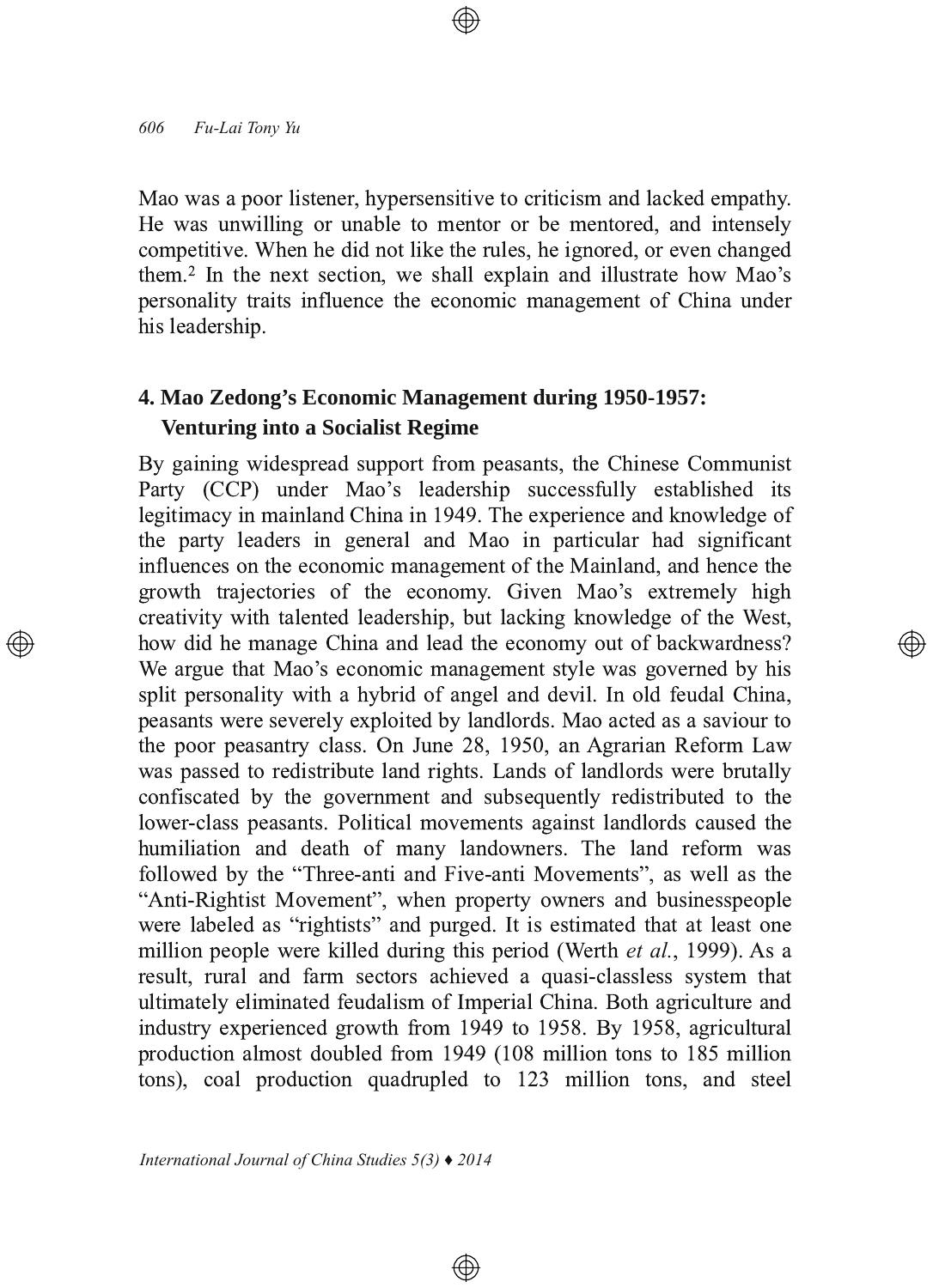production grew from 100,000 tons to 5.3 million tons (Liu 2004). Mao's radical leadership in the early 1950s was generally welcomed by the public!

# 5. The First "Fatal Conceit"<sup>3</sup>: The Great Leap Forward (1958-60)

Mao was a talented and charismatic leader. He was able to convince the masses to follow him and exploit them for his advantages. He knew little about the economic and social systems of the West in general, production and technologies of advanced nations in particular. Of course, a person who is deficient of certain knowledge can make up by learning. However, Mao refused to learn Western technologies. He was self-centred and full of self-confidence. He was what Hayek (1988) referred to as a man of "fatal conceit". The result of an ignorant man with strong leadership brought China into the first economic disaster in the late 1950s.

Knowing very little about the West and disregarding the economic realities in China, Mao thought that "east wind of socialism" could prevail over "the west wind of capitalism" (Sheng, 2001: 123). In 1957, under Mao's revolutionary romanticism, the Chinese Communist Party launched one of the greatest economic experiments in the human history, namely the Great Leap Forward. From 1958 to 1960, the Great Leap Forward attempted to move the country towards "a spiritually mobilized populace simultaneously bringing about the full-scale modernization of China and its transition from socialism to communism within a few short decades" (Oxford Reference Online, 2009). It aimed at accomplishing the economic and technological advancement of the country at a faster pace and with greater results. The slogan of the movement was to "overtake Britain and outperform the United States". The movement centred on brand new socio-economic and political systems, namely the people's communes, which were created in the countryside and in a few urban areas. The aim of the political movement was to increase agriculture and industrialization through central planning and communal production. It was envisaged that the government could control the sale of agricultural goods if it also controlled the production of those goods.

⊕

IJCS Vol. 5 No. 3 (December 2014)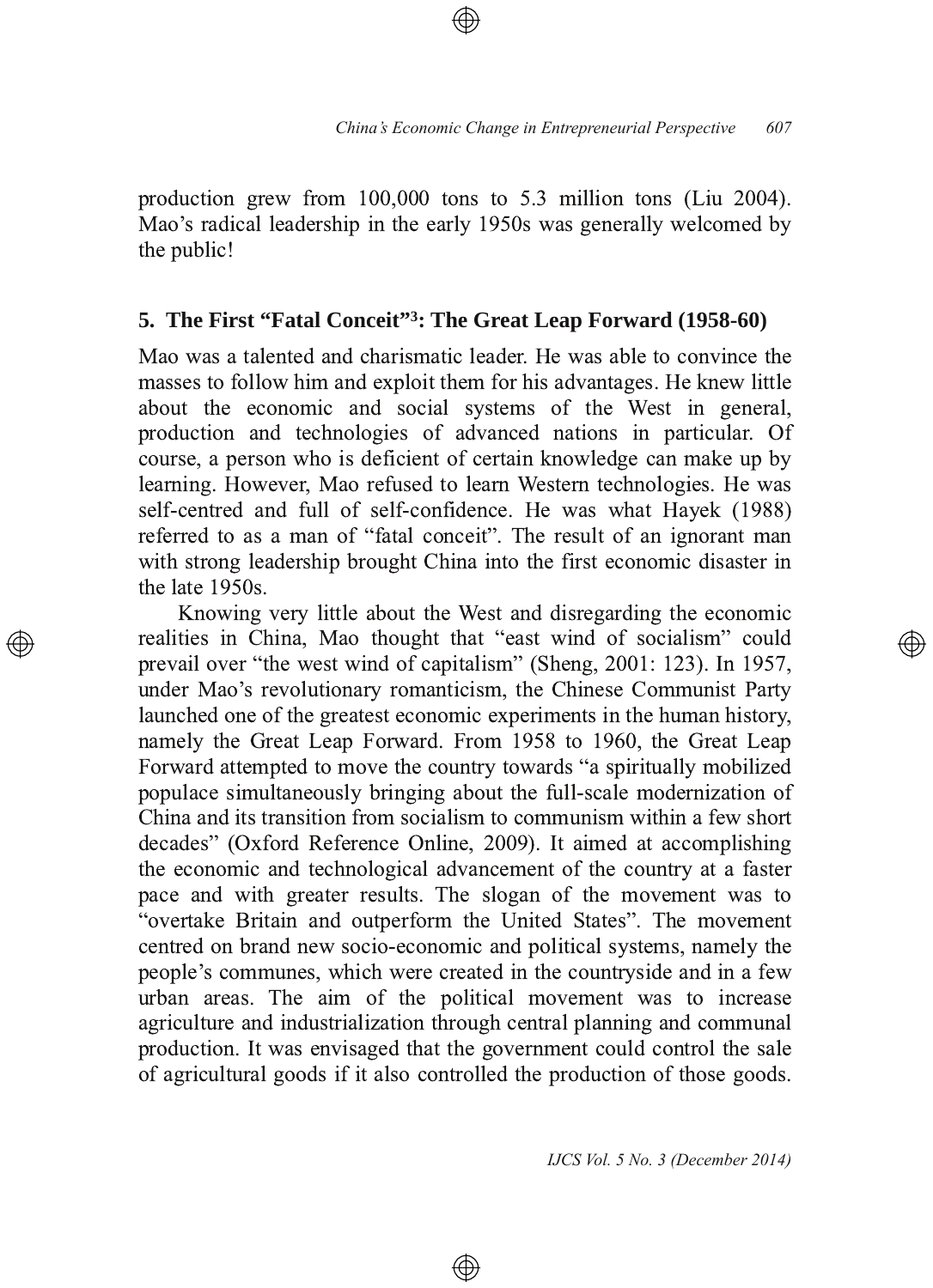This would supposedly be easier if the production plan could be done in larger groups to exploit the economies of scale. Such "creative destruction" (Schumpeter, 1947/1966) rendered extremely high transaction costs and the plan was infeasible. As a result, many people starved to death. However, the propaganda machine of the Communist Party continued to give out larger numbers of the goals accomplished in order to push people to produce more output. The local leaders of the communes were lying about the production and success of the agricultural numbers which led to more grains being sent to urban areas or being exported and not enough being left for the peasants in rural areas to consume. Apart from food production, the political movement also focused on steel production. In 1958, Mao was shown a backyard steel furnace and given the belief that steel could be produced there. He then encouraged people to produce steel in the backyards. Households, with enthusiasms, donated their cooking utensils, farming tools, or iron gates to the commune furnaces to produce steel. When Mao later knew that steel was impossible to produce in backyard furnaces, he chose not to disclose the truth to the public. The economic experiment ended up in a total failure. Amongst the Great Leap Forward's consequences were the shortage of food,<sup>4</sup> shortages of raw materials for industry, overproduction of poor-quality goods, deterioration of industrial plants due to mismanagement, and exhaustion and demoralization of the peasantry and intellectuals. As a result, millions of people died of starvation. It is estimated that between fourteen and forty million people died during the Great Leap Forward before the plan was abandoned in January 1961 in the Ninth Plenum of the Eighth Central Committee (Sheng, 2001).

</u>

# 6. The Cultural Revolution 1966-1976: The Economic Catastrophe in Human History

Having experienced a major setback, Mao and his party could learn from the mistakes and changed economic policies to eliminate errors. Unfortunately, learning in "wrong" direction can be possible. Even worse, bad learning by a talented leader brought China into another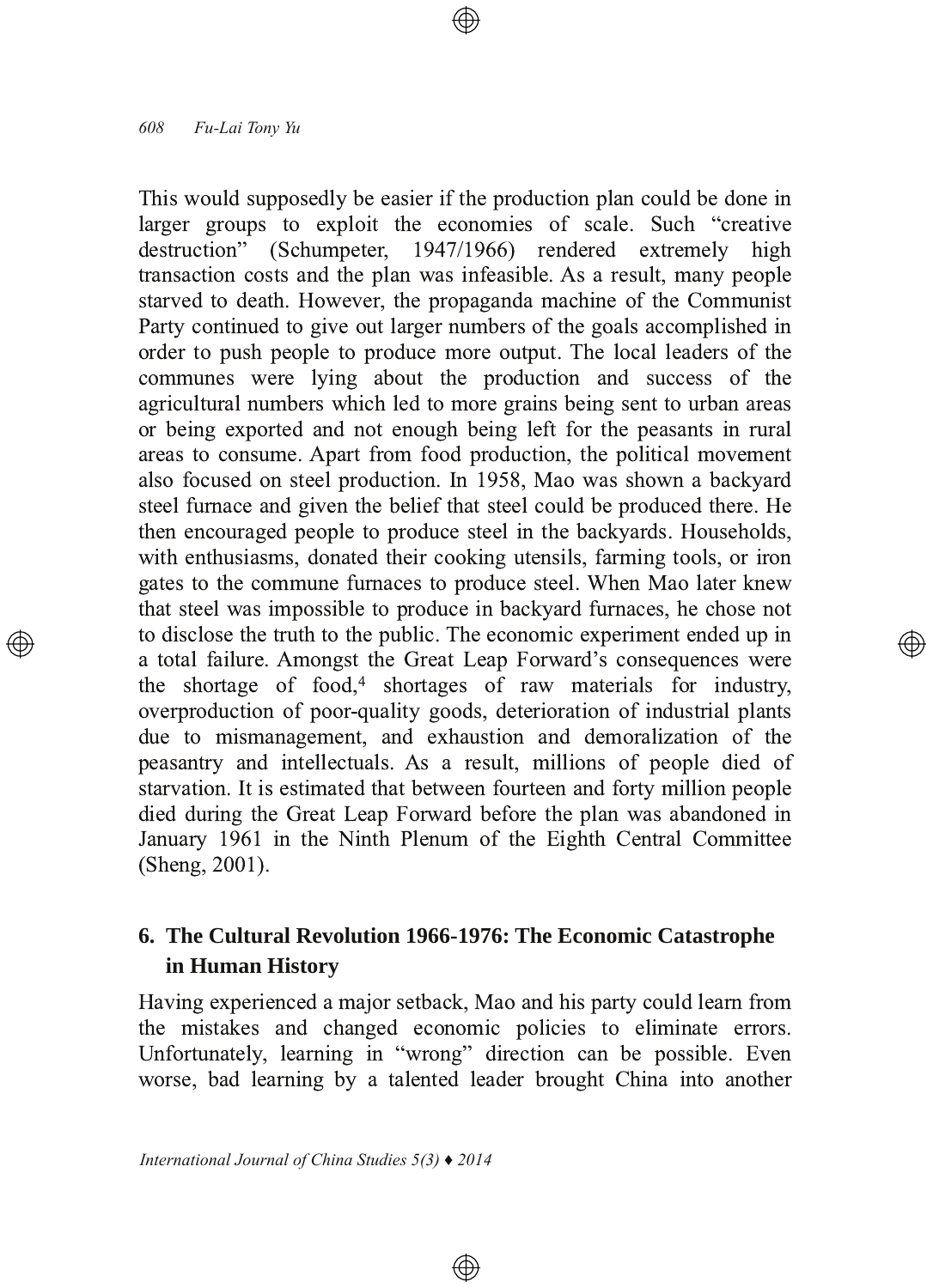economic catastrophe. Due to the failure of the Great Leap Forward, hardliners in the party had no choice but to give way under pressure. Mao stepped down from his position as the chairman of the People's Republic of China. Liu Shaoqi, the second man in the party, took the control. Together with Deng Xiaoping, Chen Yun, Peng Zhen and others, Liu's group revised the Mao's extreme left policy and initiated a series of corrective measures. Such measures would be beneficial to China's economy. However, as a distinguished founder of the People's Republic of China, Mao did not admit his errors in initiating the Great Leap Forward movement. Admitting mistakes means a severe humiliation to the supreme leader. Sheng  $(2001: 120)$  rightly argues that "the bipolar" co-existence of intense paranoia and grandiose fantasies exhibited in the last 10 years or so of his life testified to Mao's deteriorating narcissistic personality disorder, which, in turn, translated into China's chaotic and frenzied politics of the Cultural Revolution". Mao showed his aggressiveness in his attempt to compete with God.<sup>5</sup> As a creative leader, Mao found a way out to justify his restlessness. He blamed the failures of previous movements on the incomplete socialist regime.<sup>6</sup> In Mao's view, to remedy the situation, a more radical communal property system should be conducted. In 1967, he initiated another radical political movement, which had never been experimented in the human history before, namely the Cultural Revolution.

As a charismatic entrepreneurial leader, Mao was able to organize a political movement which persuaded the masses to follow his ideologies. As Lieberthal (1995: 60) argues, revolutionary or radical economic reform "is by its very nature unsettling. Its adherents must maintain a level of frenetic intensity and passion that rarely is compatible with smooth administration. Revolutionaries tend to view complex administration as an obstacle to their goals, while civil servants often want to temper the enthusiasm and lack of technical expertise that accompany the policy thrusts of revolutionaries". Mao utilized the passion of young people to rebel against the old system and senior Politburo members by forming the Red Guards. Red Guards had two roles. Firstly, it was manipulated by Mao as a power struggle with and revenge on Liu who openly humiliated him. As a result, Liu was branded

⊕

*IJCS Vol. 5 No. 3 (December 2014)*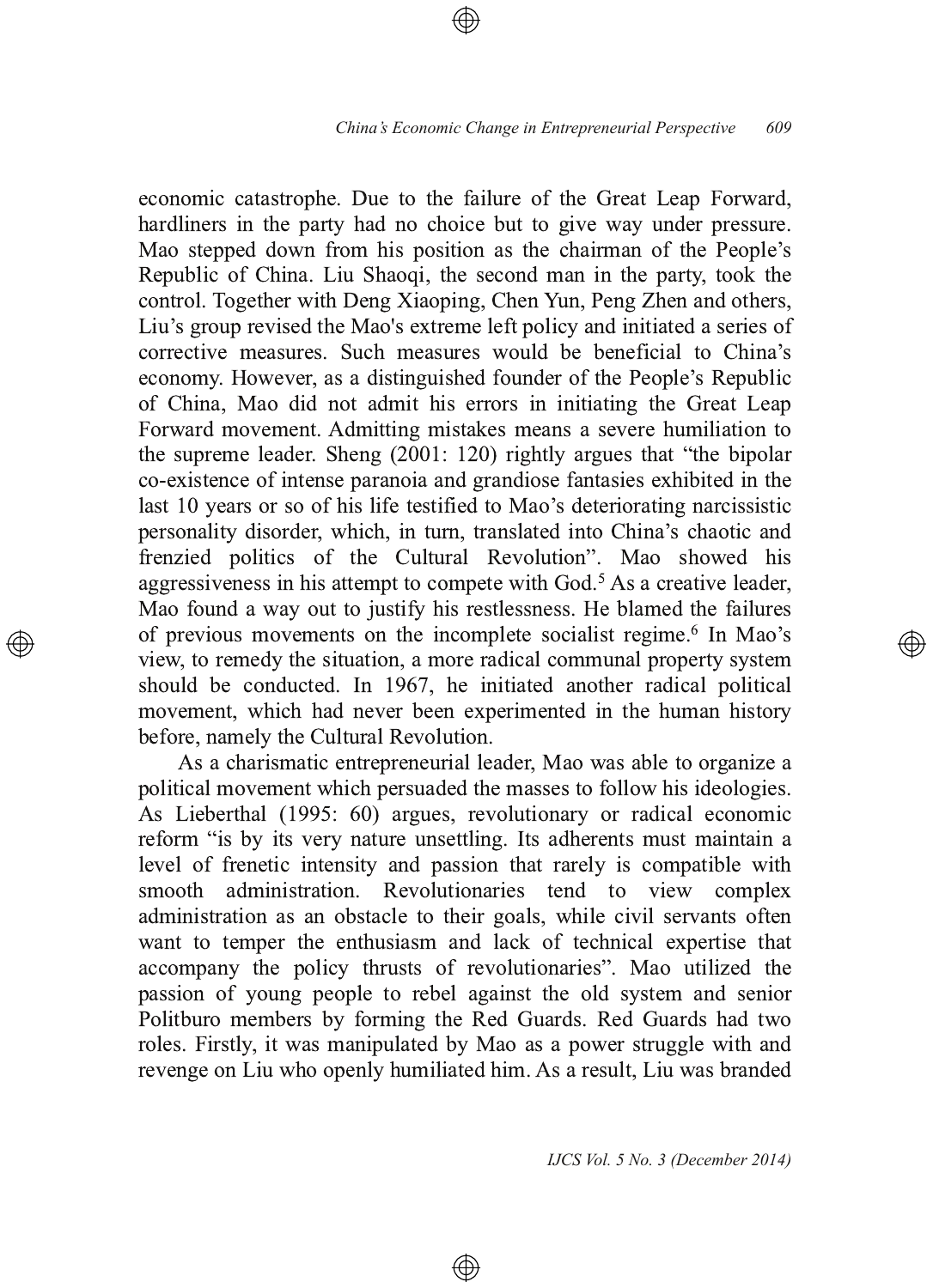as a capitalist. Secondly, Red Guards was used by Mao as a device to destroy the old systems and create a brand new society as Mao himself believed he was the guidance of the new world. On  $16$  August  $1966$ , eleven million Red Guards gathered in Tiananmen Square to hear encouragement from Mao who portrayed himself as a supreme emperor as in the old imperial China. During the heat of the Cultural Revolution, social and economic orders were completely turned upside down. Intellectuals were transported to rural areas to do manual labour in which they did not have comparative advantages. Homes of citizens were turned into communes for collective production.

Today, scholars in New Institutional Economics (e.g. see Ostrom, 2000) argue that an extreme communal property system renders prohibited transaction costs and therefore is economically unfeasible. There are different sources of inefficiency associated with extreme communal production during the Cultural Revolution. First, there was a lack of incentive to work hard because people could not reap the rewards for what they put in. It renders high monitoring costs for the communal brigades to enforce the team to work (Alchian and Allen, 1983). Without profit incentive, political movements glorifying group effort were used to push people to work. Secondly, in the nature of public ownership of productive assets, common property rights led to the abuse of resources, thus, reducing productivity. The third source of economic inefficiency is in the distribution of the products. When price is not used as a mechanism of distribution, other methods would be applied to capture rents. Cheung (1998) argues that in the Communist society, rank and seniority in the Communist party is used for allocation of goods. Hence, every commune member engages in an unproductive ways to seek higher rank in the party. This leads to rent dissipation (Cheung, 1970, 1998).

Led by Mao's ignorance and charisma, the Cultural Revolution brought millions of people in China into starvation, violence and economic disaster. Red Guards led public beatings, humiliation, and killings of those against the Communist Party. Many of those were beaten publicly and committed suicide. The last two years of the Cultural Revolution in China witnessed a period of re-education, killing,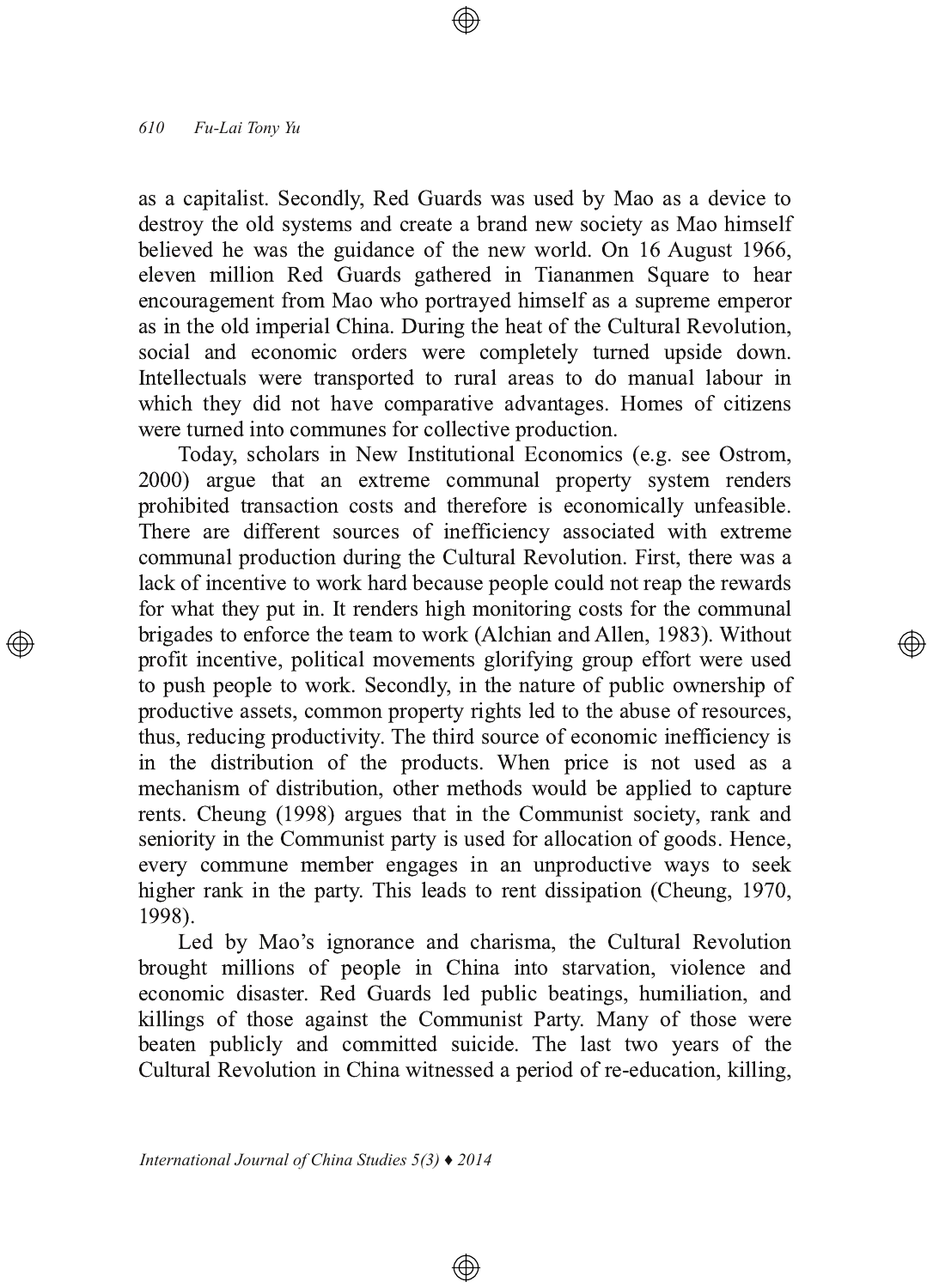chaos and China fell into a society without law and order (Oxford Reference Online, 2009). Similar to other Communist countries such as North Korea, Cuba and Vietnam which adopted radical socialism and closed door policy, China became an extremely poor nation in that period. Although it is inconclusive that Mao alone creates such a human disaster in Chinese history, $\frac{7}{1}$  it is not too wrong to claim that such tragedy is largely attributed to Mao's (negative) leadership.

# **7. Deng Xiaoping's Personality Traits and Adaptive Entrepreneurial Leadership**

While Mao is regarded as the great helmsman in China, Deng is taken as a "paramount leader" and "might best be characterized as the 'political boss' of the post-Mao period into the early 1990s" (Teiwes, 2001: 2). Born into a peasant background in Guang'an (Sichuan), Deng studied and worked in France in the 1920s, where he was influenced by Marxism-Leninist ideologies. Travelling around China, France and Moscow in his youth, Deng was more open to new and foreign ideas than Mao. However, his leadership style was more imperial than presidential (Goodman, 1997). Deng joined the Communist Party of China in 1923. He followed Mao in the Long March and was one of the eight "revolutionary veterans" in the Communist Party. Following the founding of the People's Republic of China in 1949, Deng worked in Tibet and other southwestern regions to consolidate Communist control. Deng was instrumental in China's economic reconstruction following the Great Leap Forward in the early 1960s. His economic policies, however, were at odds with the political ideologies of Mao. As a result, he was purged twice during the Cultural Revolution, but regained power in 1978.

Regarding personality and leadership style, Teiwes (2001: 1-2) comments that Deng is "a pragmatist more interested in measurable results than grand visions". His "determination to get things done his way ... was linked to a willingness to consult and modify positions". Deng's pragmatism can be best illustrated by his statement, "it does not matter if a cat is black or white so long as it catches the mouse". Deng is

⊕

*IJCS Vol. 5 No. 3 (December 2014)*

্⊕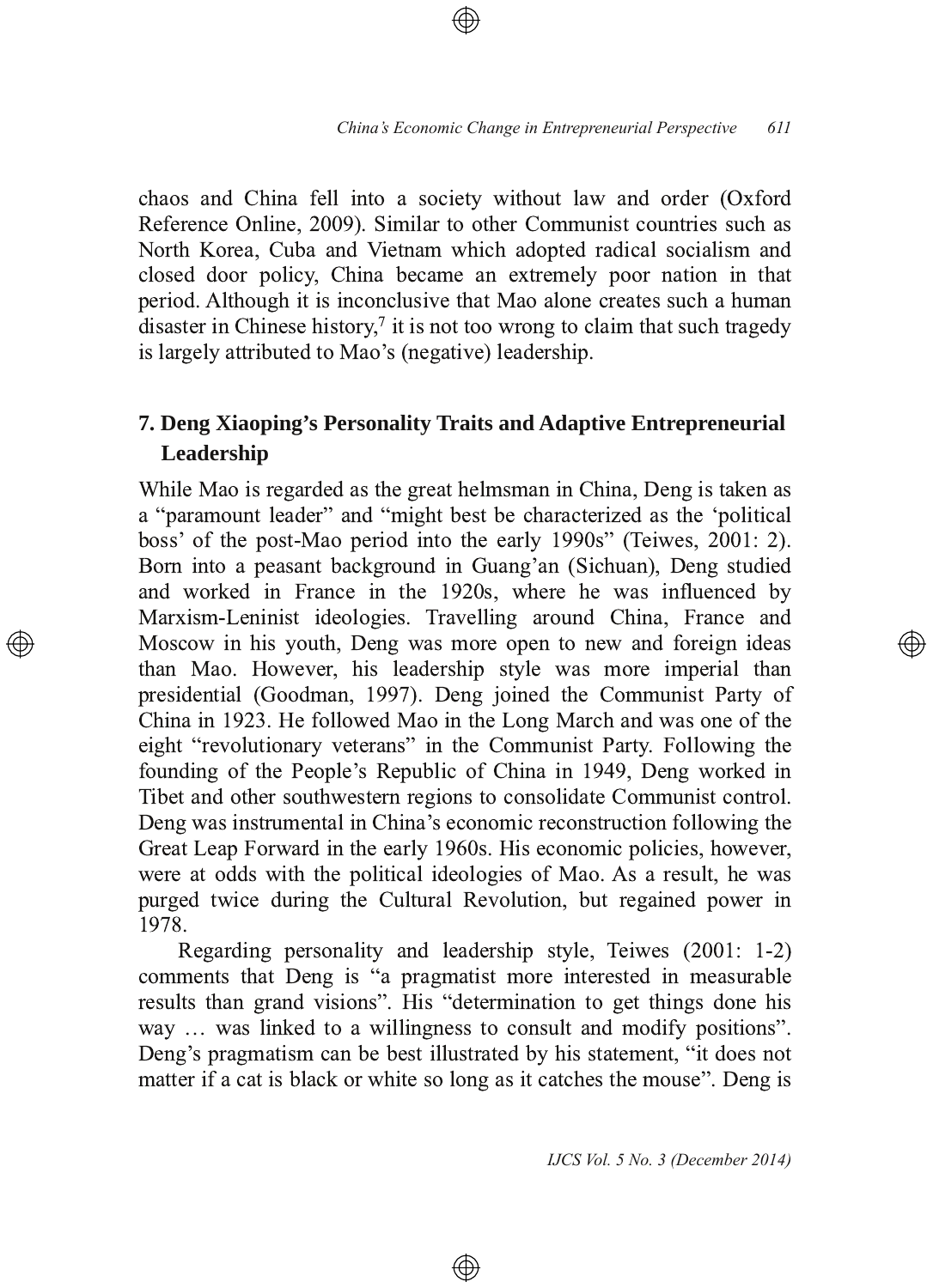also described as "an organisation man who saw his duty as one of serving the Party and its leader, and implementing the ideas of others within the leadership ... In short, Deng was pragmatic, a committed revolutionary throughout his political career, attempting to ensure that the CCP achieved power and China's modernisation" (Goodman, 1997). Orville Schell, a historian, comments in *Newsweek* that "Deng was skilled at coalition and consensus building .... While Deng could be opportunistic, he was remarkably constant in his beliefs and predictable in his actions, especially when it came to economics. He rarely tormented himself over difficult decisions. His self-confidence allowed Deng to take enormous gambles" (Schell, 1997).

# **8. Deng's Economic Reform since 1978: Gradual Learning and Experimentation**

Mao, with his creativity and charismatic leadership, brought the nation into total chaos. The coordination of economic activities completely broke down. Production paralysed, and the economy suffered from huge shortage of foods. Inheriting a ruined economy resulting from the Great Leap Forward and Cultural Revolution in the Mao era, Deng attempted to restore the nation. Seeing that the other two Chinese economies, Hong Kong and Taiwan, performed well in the post-war period, Deng and Chinese leaders in Beijing realized that the radical communal property right system did not work. They wanted to correct the "extreme leftwing" mistakes committed during the Cultural Revolution. Following the death of Mao, a major barrier in the capitalist reform was removed. A new era dawned. In 1978, the Chinese Communist Party led by Deng embarked on a Four Modernizations programme: the party charted a middle road of maintaining political and ideological controls while gradually opening up the country and regulating the influx of new ideas, foreign trade and investment. However, in 1978, Deng did not have a clear vision of how China's modernization should proceed. As Vogel  $(2011: 21)$  puts it "Deng did not have a clear blueprint about how to bring wealth to the people and power to the country; instead, as he confessed, repeating a widely used saying  $-$  he groped for the stepping

⊕

্⊕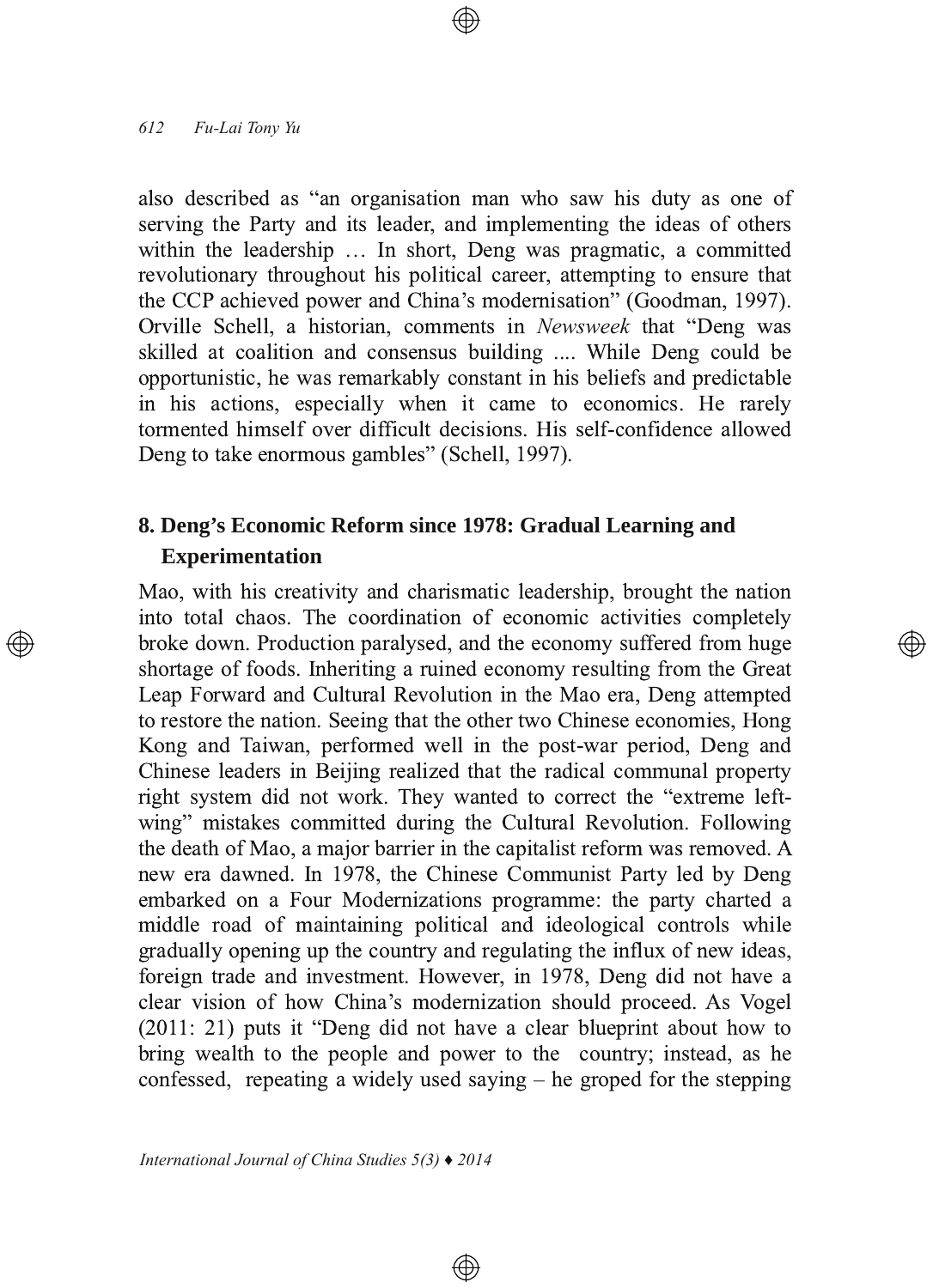stones as he crossed the river." In announcing the Four Modernizations, Deng steered away from Mao's rigid central controls and introduced incentives to stimulate economic growth. This departure indicated that Deng was a more pragmatic leader. Deng announced a new programme for economic development, calling for the  $(1)$  abolition of the  $\alpha$  collectivized agricultural system, (2) encouragement of private peasant plots to raise agricultural products to sell in the market place,  $(3)$ reduction in centralized economic planning, making local economic units responsible for the acquisition of raw materials,  $(4)$  encouragement of technology to increase productivity, and (5) use of joint ventures with foreign firms (e.g. the United States and Japan) to bring additional funds and investment to China. Given ideological constraints as well on pragmatic grounds, Deng's government pursued a capitalist experiment under the slogan of "Chinese-style socialist market system", which in fact expanded marketization and privatization. He dubbed it as "socialism with Chinese characteristics". Without any model to follow, the economic reform in the Mainland had to be conducted by trial and error. Gradualism was notably incremental in nature. This gradual reform policy had one advantage. Chinese people could partially maintain their old thinking while at the same time learn new ways of doing. The two most striking experiments at that time were agricultural responsibilities system and the Shenzhen Special Economic Zone.

# **9. Groping for Stepping Stones to Cross the River: Agricultural Responsibilities System**

The most striking economic experiment started at the agrarian sector. It attempted to experiment a market system in the farm sector with the aim of "letting farmers to get rich first". If this method succeeded, then reform would be extended to the industrial and financial sectors. Starting from the agricultural sector, the government de facto introduced a private property rights system under the name of "agricultural" responsibility system". According to Cheung (1998), a responsibility system "involves a contract between a household or organisation and the government, under which the individual assumes responsibility in

⊕

*IJCS Vol. 5 No. 3 (December 2014)*

</u>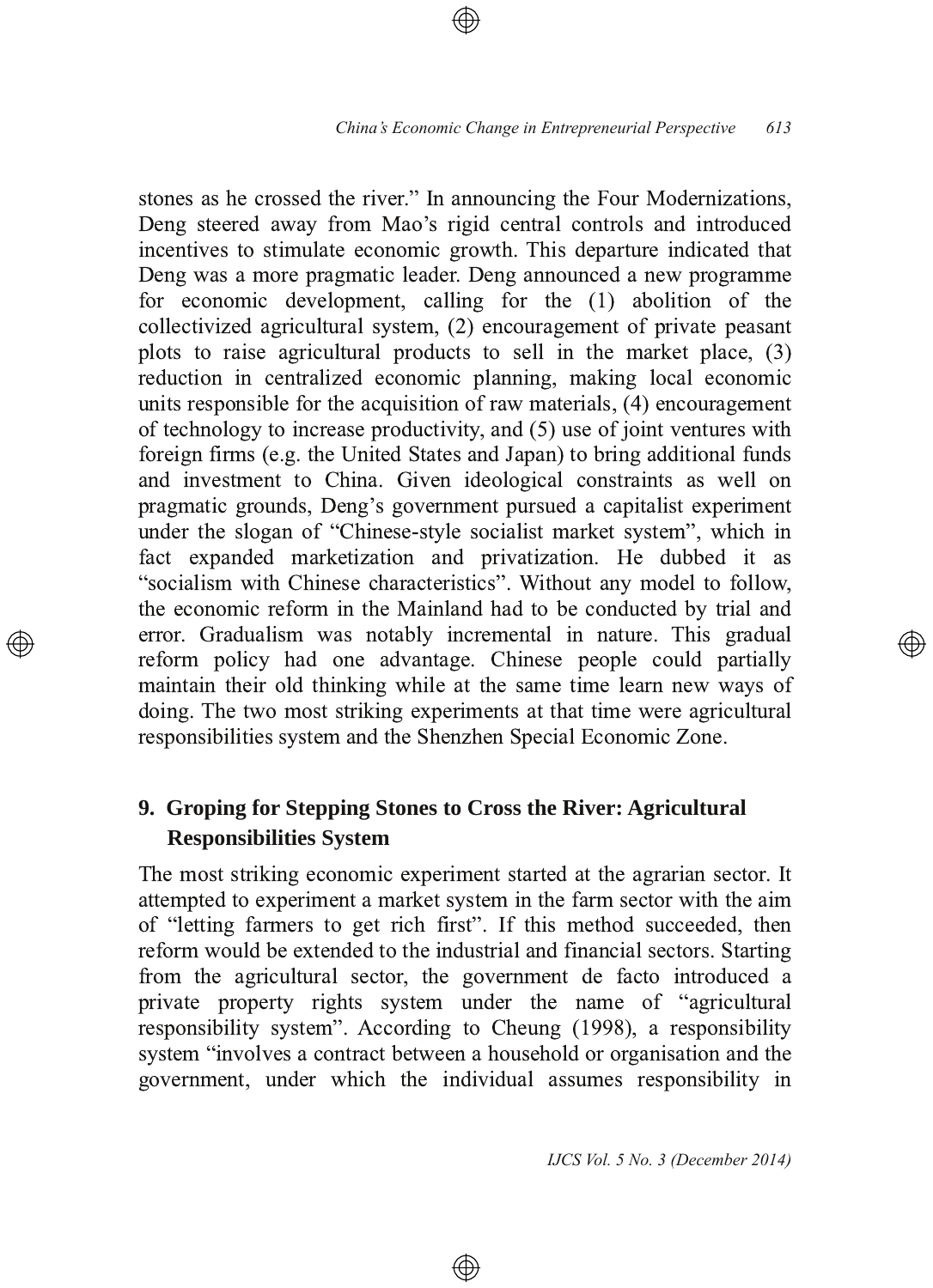production, pays dues to the government, and keeps the residual". This new policy served as a small impulse to peoples<sup>2</sup> minds. Farmers and rural workers began to perceive opportunities. At first, farmers did not know what to do. During that time, they were still using the same old interpretation framework to deal with new events. Many of them dared not to move ahead. This was especially true for those people who suffered intense hardship during the Cultural Revolution. With socialist thinking being still in force in most farmers' minds at the early stage of the reform, those people moving ahead and behaving as rural entrepreneurs were condemned as capitalists' devils by other farmers. However, as many rural entrepreneurs became wealthy and did not suffer from any political condemnation, old thinking started to give way. As more farmers learned, new policies were found feasible. More precisely, Chinese people slowly constructed a new framework to deal with the capitalist way of doing things. Such mentality gained ground and was reinforced by continuous rewards. With the success in the rural sector,<sup>8</sup> similar reforms were then extended to the industrial sector under the name "Bao Chan Dao Hu" (a kind of contracting system<sup>9</sup>) and later to the financial sector.<sup>10</sup> As a result, more and more people accepted the new way of doing things. Even conservative Communist hardliners later gave up radical Communist ideology and were willing to learn new things. They participated in the market ways of doing things and involved in private enterprises. A new social stock of knowledge has been steadily built up as these activities were extended to the whole economy.

## 10. Shenzhen as an Experimental Zone

In 1980, Deng's government established Shenzhen Special Economic Zone (SSEZ) as one of the testing grounds for economic reform.<sup>11</sup> Its aim was to attract foreign capital for modernization. If we use the cost and benefit analysis to evaluate the Shenzhen project, the policy of pouring huge amount of resources into the zone by the central government may not be economically justified.<sup>12</sup> However, if Shenzhen is referred as an experimental zone, then the design will be a sensible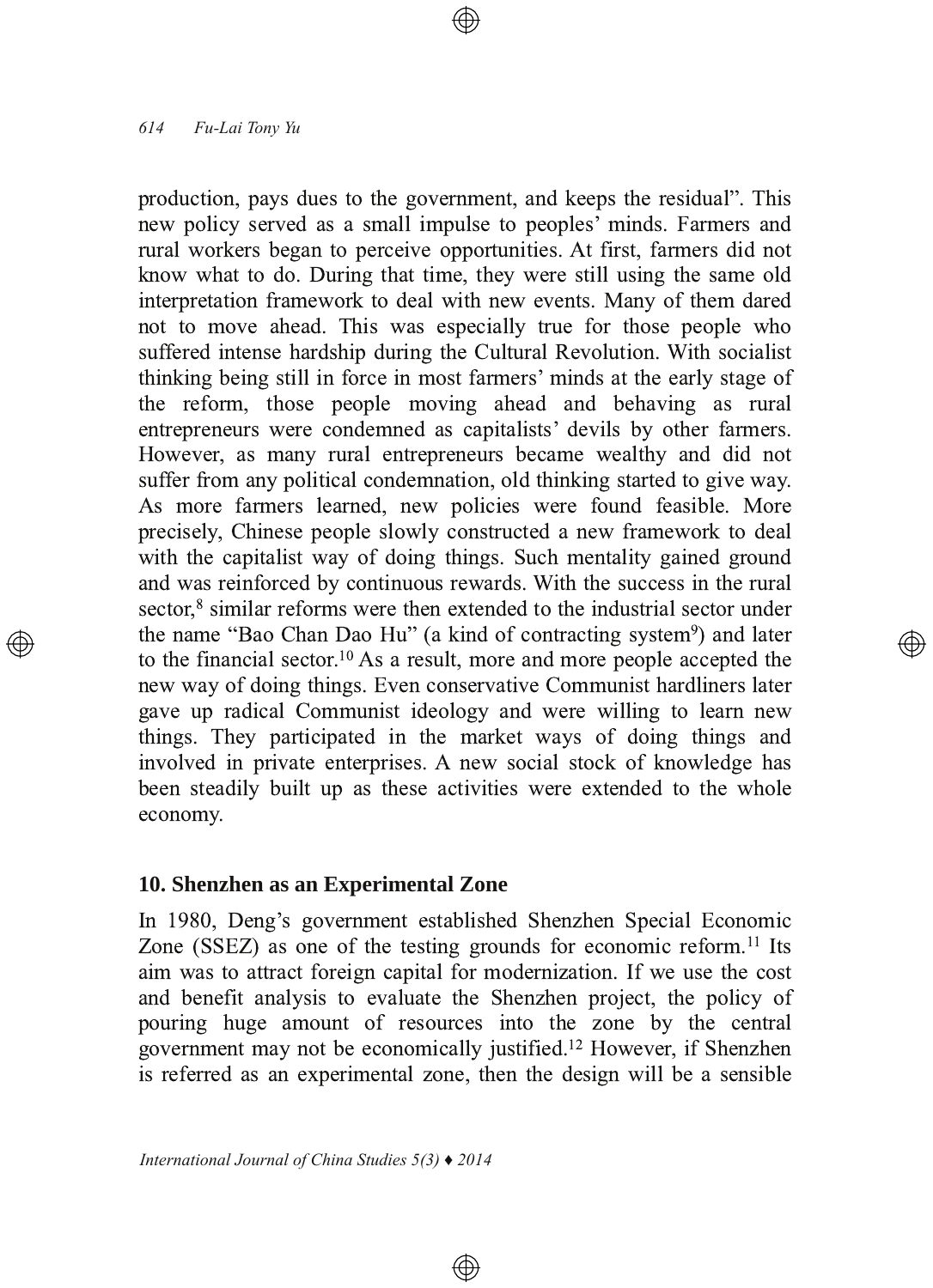way to tackle uncertainty. Confining the experiment to one small region, the state can avoid massive disasters extending to the entire nation in case the experiment fails. On the other hand, if the experiment succeeds, then the special zone can be applied to other regions. Hence, Shenzhen had been designated as a test bed of change and a guinea pig for China's reform.<sup>13</sup>

Shenzhen used to be a small border town with a population of less than  $30,000$ . At the early stage of development, the general target of making Shenzhen as a special zone was "to develop Shenzhen into an industry-led modernized city, based on the integration of agricultural and industrial development" (Gu, 1998). In August, 1980, the People's Congress passed "Regulations for the Special Economy Zone of Guangdong Province" and officially designated a portion of Shenzhen as the Shenzhen Special Economy Zone (SSEZ). The central government gave the zone special policies and flexible measures, allowing it to utilize a special economic management system. They included:

- Special tax incentives for foreign investments in the Special Economic Zone.
- Greater independence on international trade activities.
- Economic characteristics were represented as "four primacies": 1) constructions primarily relied on attracting and utilizing foreign capitals; 2) primary economic forms were Sino-foreign joint ventures and partnerships as well as wholly foreign-owned enterprises; 3) products were primarily export-oriented; 4) economic activities were primarily driven by market.
- The Special Economic Zone was listed separately in the national planning (including financial planning) and had provincial authority on economic administration. The Zone's local congress and government had legislation authority.

At the early stage of the experiment, the result seemed not promising. By 1985, some critics even pointed out that Shenzhen was a failure because it had not fulfilled its original goals. They argued that rather than being a "window" to the outside world and technology, much of Shenzhen's growth was due to the creation of import production

⊕

*IJCS Vol. 5 No. 3 (December 2014)*

(A))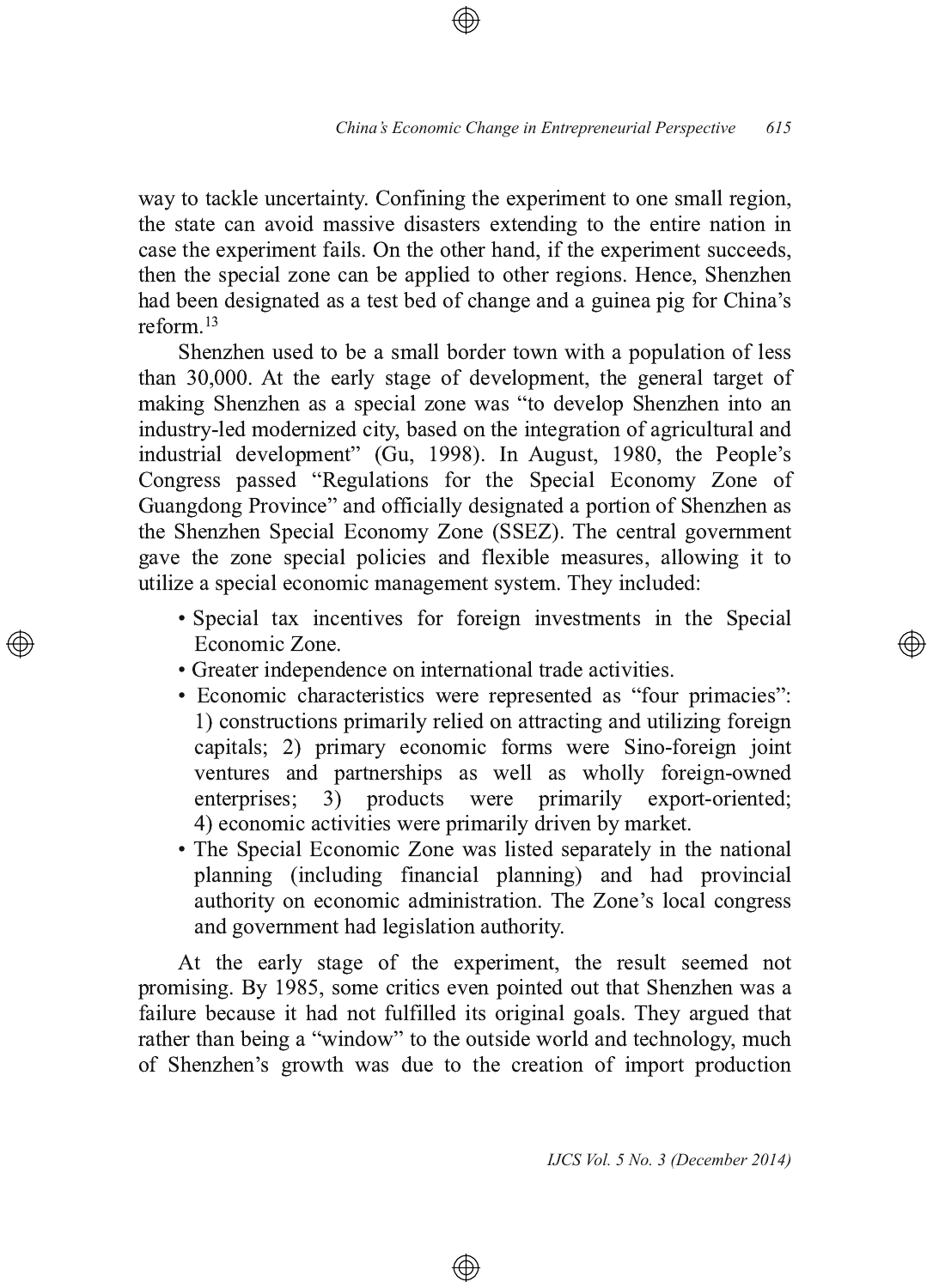rather than export production that geared towards gaining capital. Foreign investors were enticed more by the prospect of a huge Chinese market than a favourable tax structure, and started enterprises designed to sell goods within China. Furthermore, many factories were designed to take advantage of the abundant supply of cheap labour and were thus low-tech. Foreigners were unwilling to invest their money in expensive high-tech capital that a largely unskilled labour force might not be able to use. The central government in Beijing was concerned about huge subsidies which were given to Shenzhen, without achieving the prescribed goals. As the result of much debate, the municipal government of Shenzhen was able to respond to the challenge by creating a plan for growth emphasizing export production and high-tech endeavours. After manipulating the tax structure, purging a corruption scandal, and rededicating itself to creating a skilled workforce, exports began to increase.

After 35 years of trial and error, the experiment seemed working. According to Shenzhen Government,<sup>14</sup> Shenzhen is now China's the fourth largest economic driver and richest city in mainland China. In 2011, its GDP growth rate was 10 per cent, with GDP and per capital GDP amounted to US\$178 billion and US\$17,096 respectively. In 2006, Shenzhen was ranked as the best city to live in the mainland China (Shenzhen Daily, September 22, 2006). Thus, in hindsight, we cannot claim that Shenzhen is a failure, as assessed earlier by scholars using the cost and benefit approach.

্⊕

### 11. Foreign Direct Investment as a Learning Channel

The Deng's government envisaged that the strategic use of foreign direct investment could help China modernize by gaining access to foreign technology and capital (Shi, 2003). Since China "opened" her door in 1979, as a result of some preferential measures, foreign direct investments continued to pour into the Mainland to take the advantage of cheap labour and rentals. According to the official definition in China (Shi, 2003), foreign direct investment took several forms. They were wholly foreign-owned investment, equity joint ventures and contractual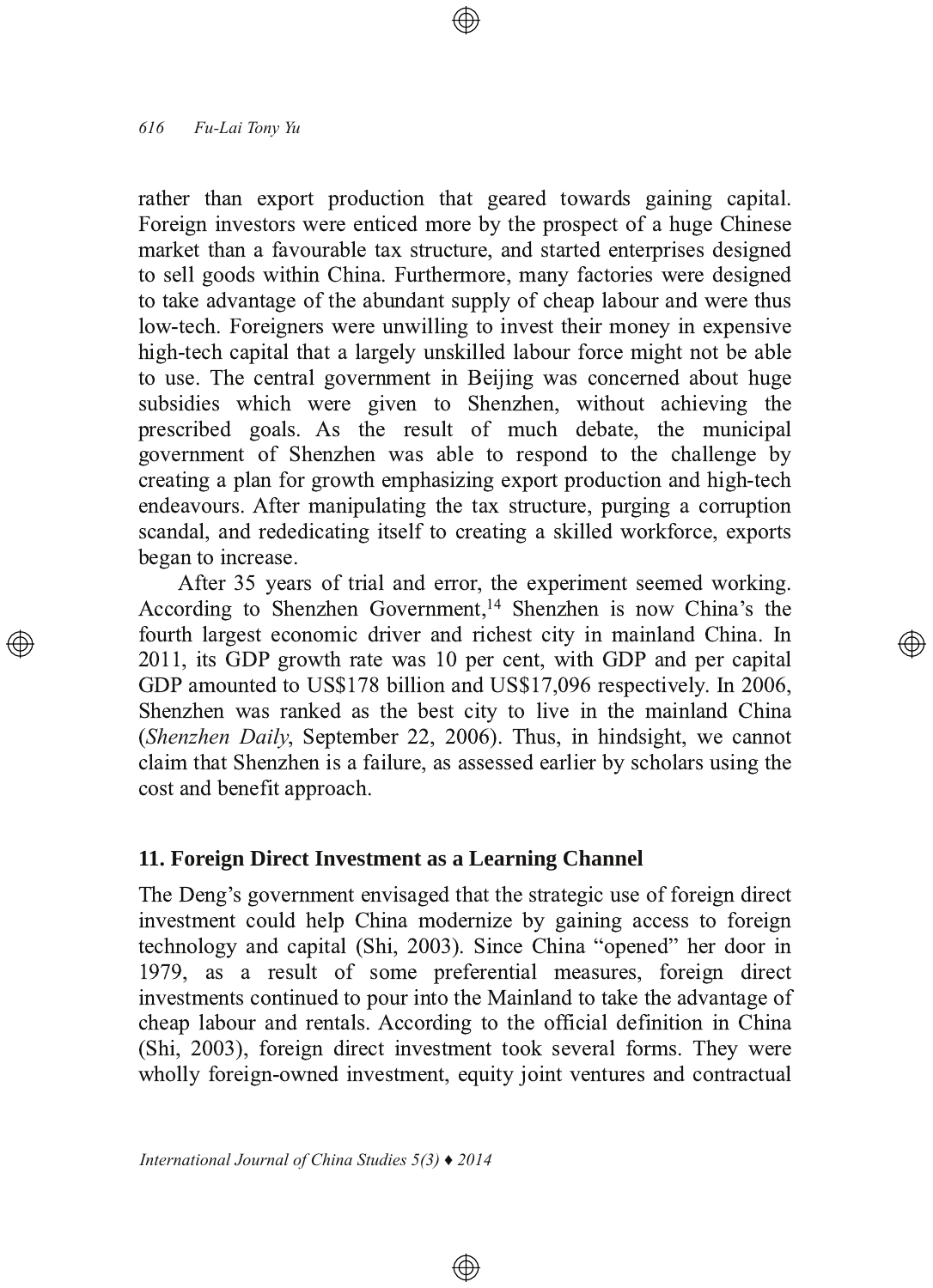joint ventures. Collectively, they were called *sanzi give* that literally meant three types of foreign direct investment enterprises. Each type of contract was stipulated in and protected by specific laws. In addition, there were compensation trade, and assembly and processing agreements. These types of foreign direct investment were more flexible and subject to negotiation between foreign and domestic parties. These informal arrangements were popular in the early stages of the Open Door Policy, especially in the Guangdong area where most Hong Konginvested firms were located.

In 2011, direct foreign investment in Shenzhen reached US\$4.6 billion, up 7.03 per cent from the previous year. Of that figure, investment from Hong Kong reached US\$3.24 billion, up 4.53 per cent from the previous year. Investment from the United States reached US\$82 million, down 8.62 per cent from a year ago. Its export volume increased 20.2 per cent, to US\$245.53 billion, ranking first among the nation's large- and medium-sized cities for the 19th consecutive year.<sup>15</sup>

Foreign direct investment in developing economies is regarded by Marxists as exploitation. Yu (1997: 180) argues that foreign direct investment is useful to latecomer economies in catching up with industrialized economies. As multinational firms from the advanced economies take the advantage of cheaper resources in the developing economies and invest there, local firms in the latecomer economies learn their skills and imitate their products. According to their abilities to absorb foreign technology, local manufacturers modify and gradually create some new designs. From a large reservoir of knowledge, they adopt foreign technology to local circumstances and improve on it. When imperfections arise, they make changes. In short, local firms take the full advantage of being latecomers. Later, some of the latecomer firms may spend money on R&D and move away from pure copying. By trial and error, eventually some firms establish their own brands. More importantly, by selling improved designs at lower prices, local producers can even threaten the original suppliers from advanced countries.<sup>16</sup> They can compete in world markets. Of course, the success depends on the absorptive capacity of the nation.<sup>17</sup> This argument seems correctly explains recent China's latest development.<sup>18</sup> According to a report in

⊕

IJCS Vol. 5 No. 3 (December 2014)

্⊕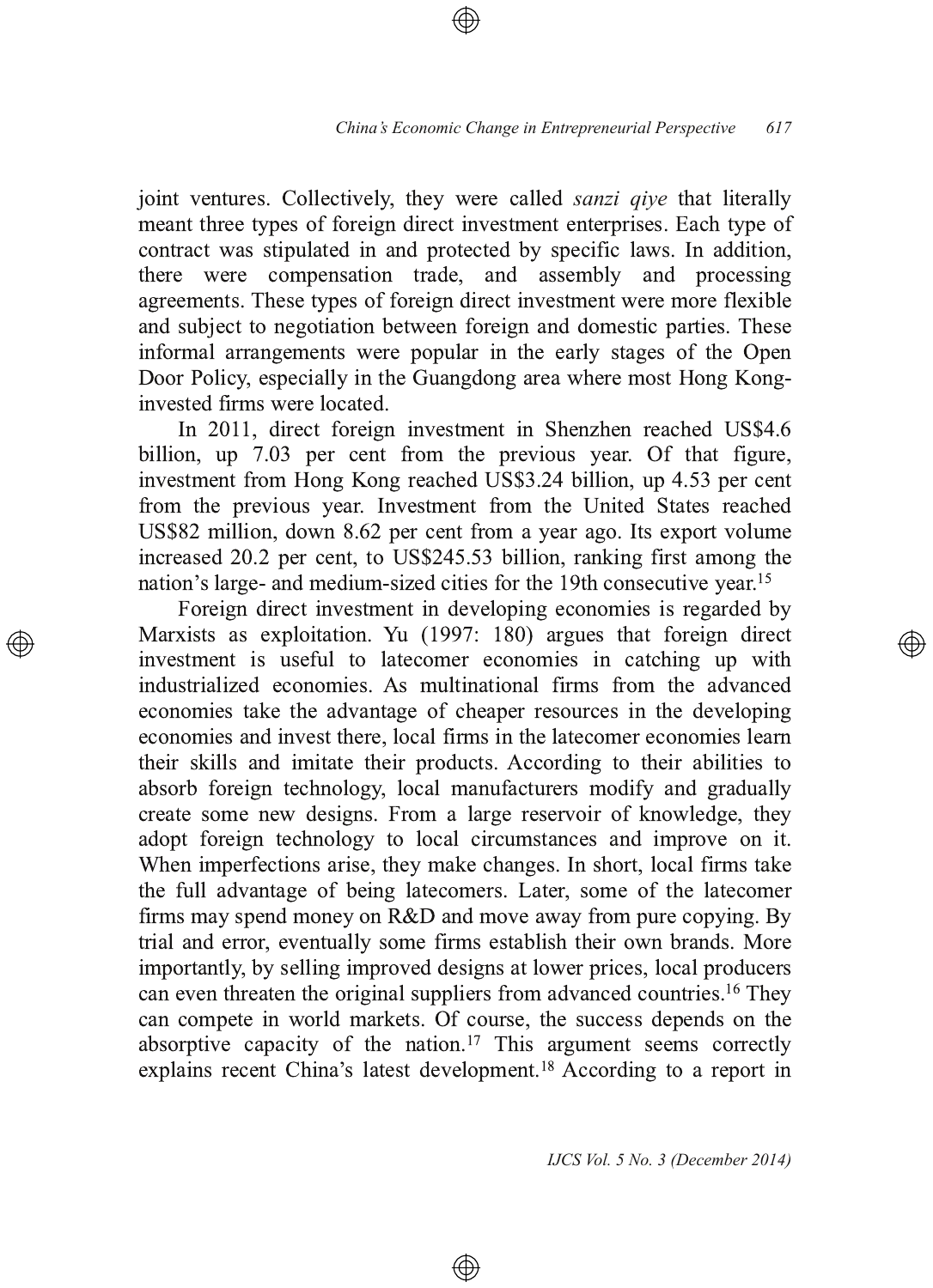London (Economist Intelligence Unit, August 1, 2002), China was once seen as little more than a vast sweatshop, cheap low-tech production centre. However, that perception is changing. The report remarks:

"As multinationals relocate both factories and research and development  $(R&D)$  to China, and local rivals ramp up efforts to develop home-grown products. China is set to become a world centre for high-tech manufacturing. Chinese manufacturing is being led up the industrial value chain by the most well-known foreign technology brands. Multinationals – including Microsoft, Intel and Lucent of the US – have set up over 120 R&D centres in China so far ... The rapid shift of global manufacturing capacity to China has prompted commentators to predict the emergence of a new workshop for the world. Few, however, have noticed a newer but equally pronounced migration of foreign research and development operations to the world's most populous nation.<sup>19</sup> The importance of this trend, evident not only in information technology but in automation, supplies a potent riposte to sceptics who have argued that China was destined to become a giant sweatshop, productive but low tech. And although much of the cutting edge work is confined to the labs of multinational firms, the people executing it are almost exclusively Chinese. Over time, ideas and skills would be expected to flow to local companies" (cited in Financial Times, 18 April 2002)

## 12. Learning, Imitation and Catching Up with Its Neighbours

China, as an Asian latecomer, has a wide range of industrialized nations to follow. However, learning from countries with similar thinking and ethnical backgrounds can facilitate learning and therefore reduce coordination costs during the process of catching up. At the early stage of the reform period, the Deng's government could learn most easily from those countries which encompassed "Asian value", such as Japan and the four Asian Newly Industrialized Economies, namely Singapore, Taiwan, South Korea and Hong Kong. Understandably, learning from Taiwan at that time was rather difficult due to mutual mistrust. Learning from Japan was possible and indeed China approved many investment projects from Japan. Singapore had been an anti-Communist economy.

 $\circledast$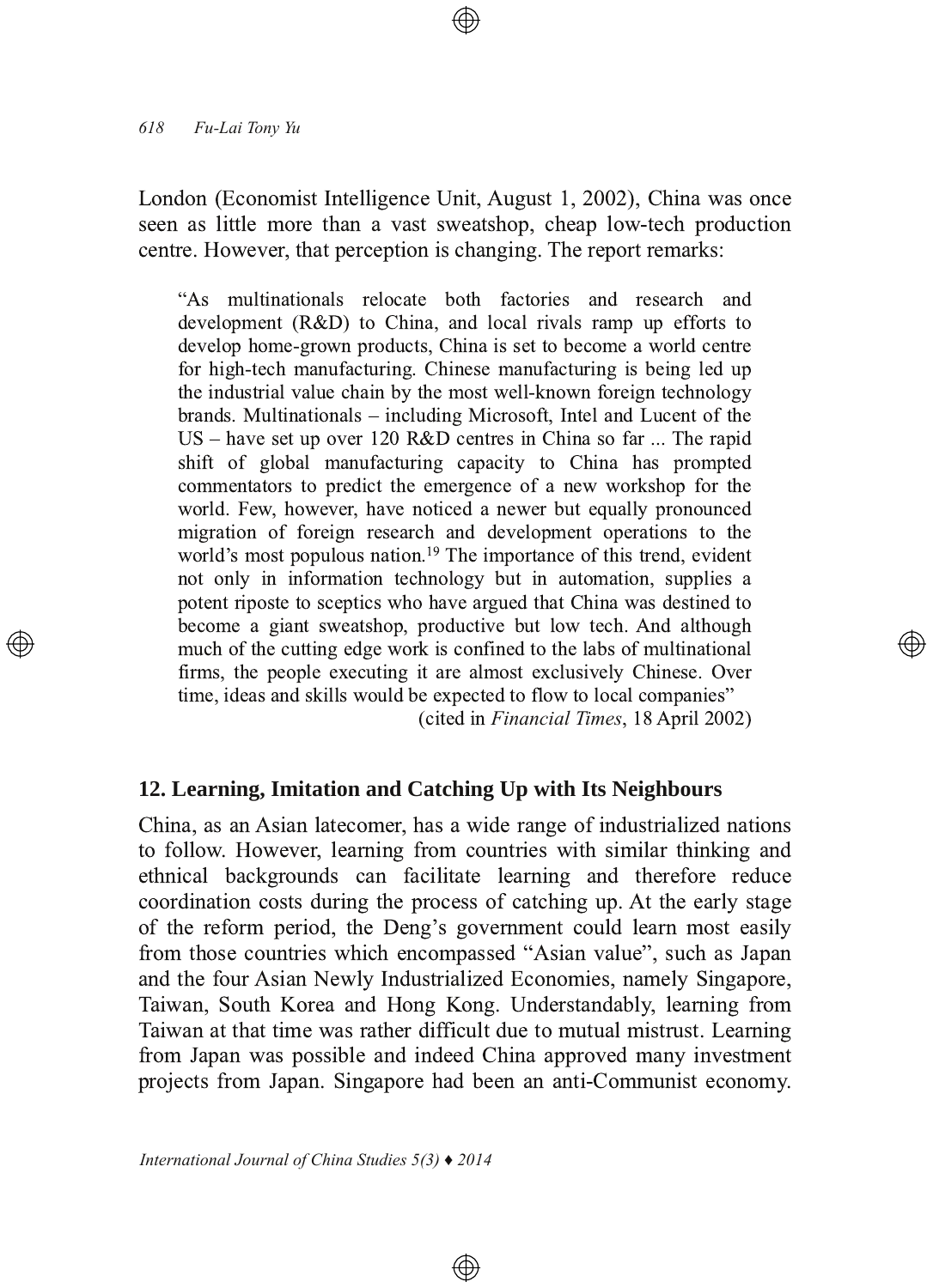Learning from Hong Kong was the most efficient, quickest and cheapest way.

Hong Kong's post-war success is well documented. It has been a free port for more than 150 years. As a result of dynamic entrepreneurs (Yu, 1997) and pro-business government policies (Yu, 2002), Hong Kong has developed into a high-income area. Hong Kong's experience has been recognized by Chinese leaders across the border. Chinese public officials wanted to learn from this small city's economy. To achieve this, China borrowed those dynamic Chinese entrepreneurs from Hong Kong.

The Open Door Policy provided opportunities for Hong Kong entrepreneurs to invest and earn profits in China, on the one hand, and for local enterprises in the Mainland to learn and catch up with Hong Kong, on the other hand. Hong Kong industrialists, with the benefits of cultural and language similarities, were the first group to relocate their factories to mainland China (Yu 1997). Hong Kong had been the largest investor in China (Shi, 2003). At the early stage of the Open Door Policy, investment from Hong Kong accounted for even more than 70 per cent of the total foreign direct investment inflow. Guangdong where more than 80 per cent of foreign direct investment originated from Hong Kong became a huge processing plant for Hong Kong companies (Thoburn et al., 1990; Cheung, 1997). The Pearl River Delta had one time become the "backyard workshop" for Hong Kong.

As Hong Kong firms invested in the Mainland to take the advantages of low wages and rentals there, people in the Mainland imitated and learned from Hong Kong firms. Similar culture and languages between the two economies made learning easier. With Deng's government strove to promote to build similar Hong Kong in the Mainland, those cities in China which locate near Hong Kong such as Shenzhen and Guangzhou quickly learned and imitated Hong Kong's style of entrepreneurship and management. Consequently, living standards and lifestyles in the Pearl River Delta areas have been able to catch up with Hong Kong. Deng's economic policy paved way for the subsequent leaders, e.g. Jiang Zemin and Zhu Rongii, to follow. Hence, it is not an exaggeration to conclude that the emergence of China as the

⊕

IJCS Vol. 5 No. 3 (December 2014)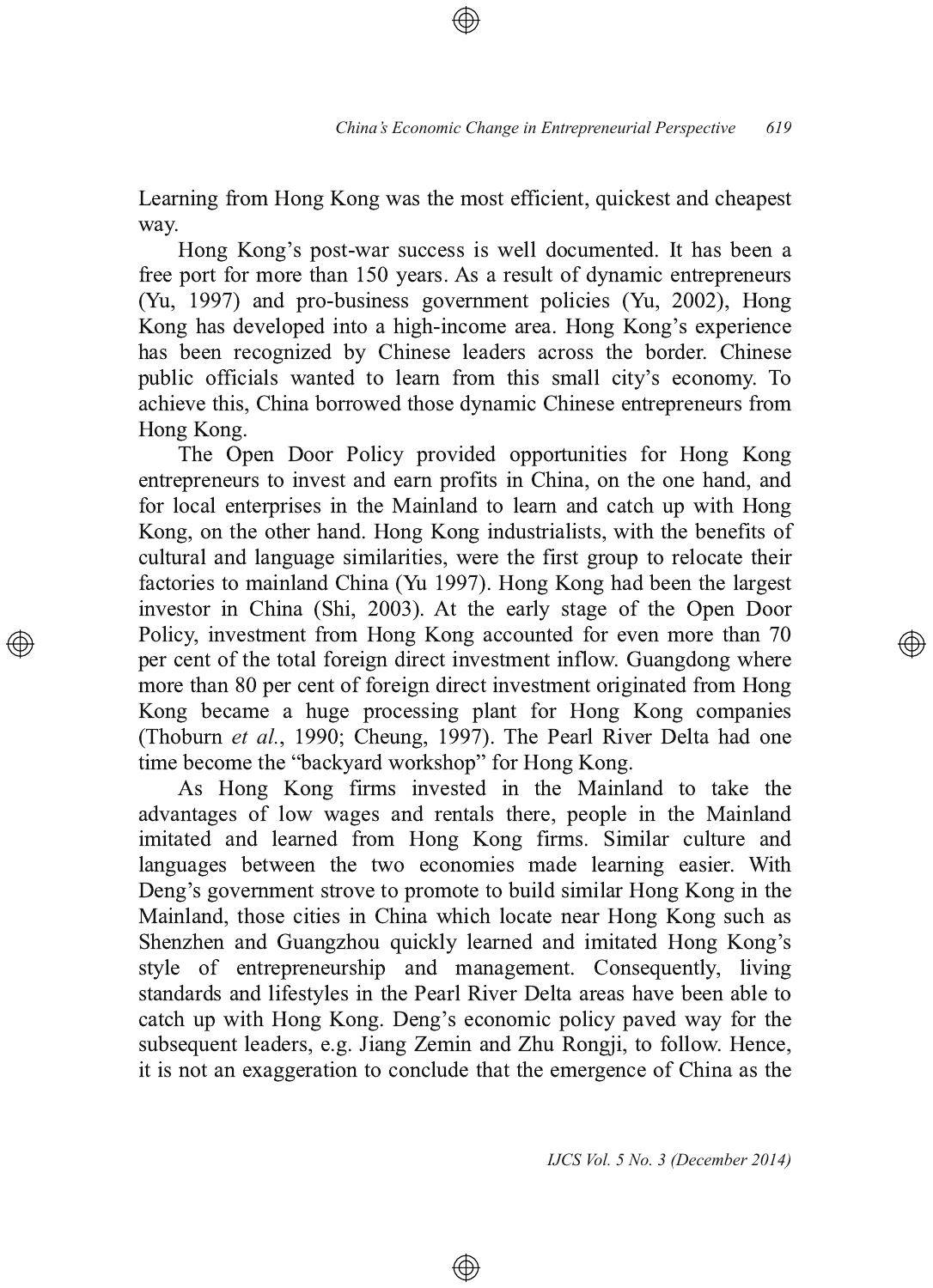world's second largest economy in 2010 can be attributed to Deng's legacy.

## **13. Conclusion**

This paper interprets China's economic transformation from 1950 to 1997 in entrepreneurial perspective. This paper classifies two types of entrepreneurial leadership, namely transformative and adaptive. It argues that Mao, a transformative leader, with creative thinking and charisma, was able to exercise ideological breakthrough in the society and implement novel economic policies. After the establishment of the People's Republic of China in 1949, Mao embarked on a land reform programme and two boldest economic experiments in human history, namely the Great Leap Forward and the Cultural Revolution. These unprecedented economic experiments brought about a "creative" destruction" to the economy and society of China, which entailed tremendous uncertainty to the country. Nationwide coordination failures in economic activities led to economic catastrophe in China. As a result, China became one of the poorest nations in the world.

After the passing away of Mao in 1976, Deng was able to make a comeback. Deng, an adaptive and pragmatic leader, was able to learn from Mao's errors and adapt to economic change. Under Deng's leadership, China embarked on the Open Door Policy and economic reforms in 1978. Coordination of economic activities via marketization and privatization was made possible. Through learning, elimination of errors and gradual policy change, social and economic orders in China were restored. After nearly 20 years of economic reform (i.e., from 1978) to 1997, the year Deng passed away), China was able to transform itself from one of the poorest nations in the world to a relatively wealthy economy in East Asia.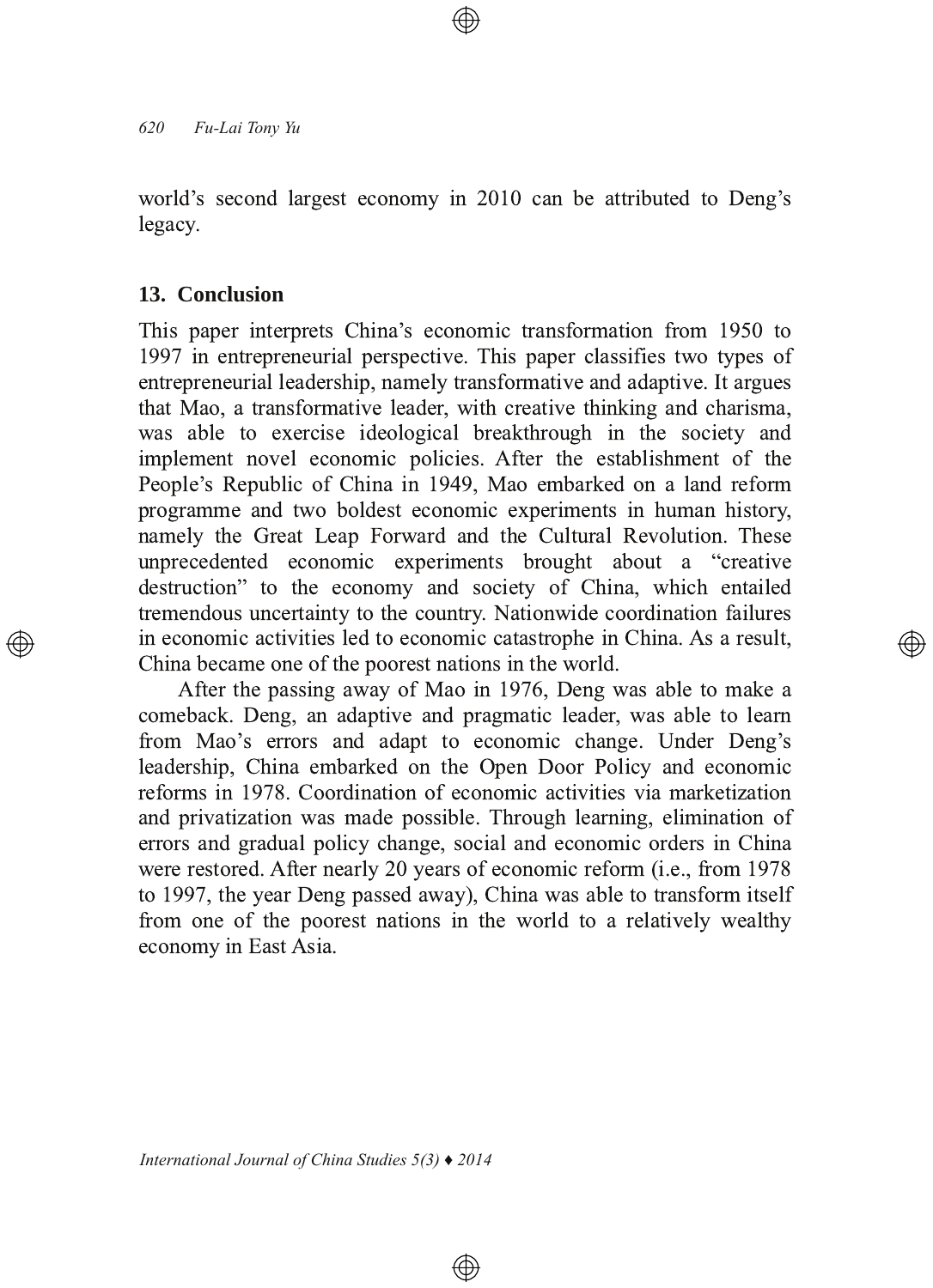### **Notes**

- The author is very grateful to Diana S. Kwan for proofreading this paper.
- \* Dr Fu-Lai Tony Yu 余赴禮 is currently Professor of Economics at the Department of Economics and Finance, Hong Kong Shue Yan University, North Point, Hong Kong. Professor Yu obtained his Ph.D. from the University of New South Wales. He previously taught at Hong Kong Baptist University, Hong Kong Polytechnic University, Monash University (Australia) and Feng Chia University (Taiwan). His research interests include entrepreneurship, small and medium enterprises, governmental economics, Austrian economics and Asian business systems. Professor Yu's latest books are *Handbook on East Asian entrepreneurship*, London: Routledge (co-edited with H.D. Yan), 2014; International economic *development: Leading issues and challenges, London: Routledge (co*edited with W.K. Yuen and Diana S. Kwan), 2014; and *Entrepreneurship and Taiwan's economic dynamics*, Heidelberg: Springer, 2012. <*Email: flyu@hksyu.edu*
- 1. Calculation based on data given in IMF World *Economic Outlook* Database, April 2013.
- 2. Mao is referred to as suffering from narcissistic personality disorder (e.g. Pye, 1976, 1996; Sheng, 2001; Rosenthal and Pittinsky, 2006)
- 3. The term comes from F.A Hayek's book *The fatal conceit: The errors of* socialism, published in 1988. The two cases of fatal conceit committed by Mao are the Great Leap Forward and the Cultural Revolution.
- 4. Admittedly, natural disasters also played a part in causing the food shortage.
- 5. In his 1946 Chinese poem, Mao wrote: "attempt to compare with the sky in height".
- 6. "Neoclassical Austrian" economists such as F.A. Hayek and I.M. Kirzner argue that entrepreneurial learning can eliminate errors and thus the economy is able to move towards equilibrium. Mao's case shows that, given human ignorance, learning may not eliminate errors. On the contrary, after learning, human agents may commit further errors because it is extremely difficult to define a "correct" policy beforehand. Therefore, Lachmann's (1956; 1970) radical subjectivist position seems more appealing. For a differentiation of two types of Austrian economists, namely neoclassical versus radical subjectivist, see Caldwell (1988: 530, note  $17$ ).
- 7. Pye (1976: 598) argues that "a deeper cultural and societal force that make

⊕

*IJCS Vol. 5 No. 3 (December 2014)*

 $\circledcirc$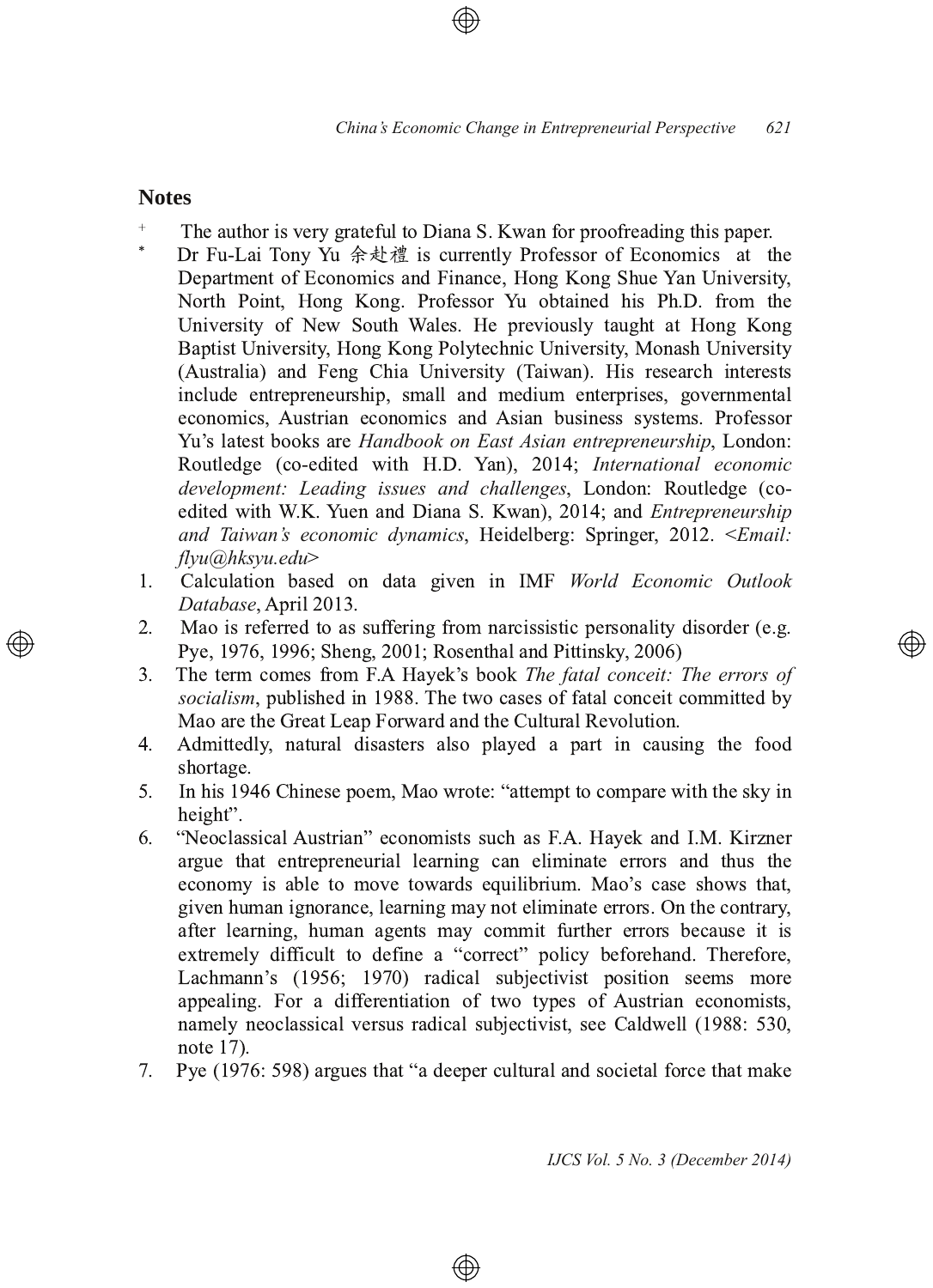possible of such a unique phenomenon".

- Cheung (1998) concludes that "there is no question that in China, the  $8<sup>1</sup>$ responsibility system has met with great success in agriculture".
- $9<sub>1</sub>$ Many types of contracting system were practiced during the experimentation period. For a detailed discussion, see Shiu (1996).
- 10. The industrial and financial sectors are structurally more complicated than the agricultural sector. Hence, it is not surprising that the current state enterprise reforms have encountered more difficulties than the farm reform. For a discussion of the differences between agricultural and industrial sectors from the transaction cost perspective, see Cheung (1998). For a review of banking reforms in China, see Shiu (2003).
- 11. China's other special economic zones are Zhuhai, Shantou, Xiamen and Hainan.
- 12. For example, Chen's study (1993: 267) integrates domestic profits in China and concludes that the impact of the central government's subsidies is small. His report suggests that a heavy reliance on foreign investors is unlikely to maximize the welfare of citizens and that there should be a balance between domestic and foreign investment.
- 13. Shenzhen Special Economic Zone was personally proposed by Deng Xiaoping and is often called "the testing bed of Deng Xiaoping's reform and opening up".
- 14. Shenzhen Government Online, http://english.sz.gov.cn/economy/ (retrieved on 29 August 2013).
- 15. See note 14.
- 16. Hong Kong is a good example of catching up. See Yu (1997).
- 17. See Cohen and Levinthal (1990) for the concept of absorptive capacity.
- 18. Admittedly, at the beginning, most joint ventures were rentseeking activities pursued by the government officials either at the township or provincial level. However, the most important fact is that Chinese people have had the opportunities to learn from overseas companies.
- 19. For example, Alcatel, the telecommunications company, joined forces in 2003 with a Chinese venture capital fund, New Margin ventures, to invest US\$18 million to support innovation in telecom engineering. Alcatel expects to spend around 15 per cent of its worldwide R&D budget in Shanghai. On this investment, Ron Spithill, the executive vice-president of Alcatel, remarks that "China has long been a recipient of telecom technology, very soon it will be a source of innovative technology." (Financial Times, April 18, 2002).

 $\circledast$ 

International Journal of China Studies  $5(3)$   $\blacklozenge$  2014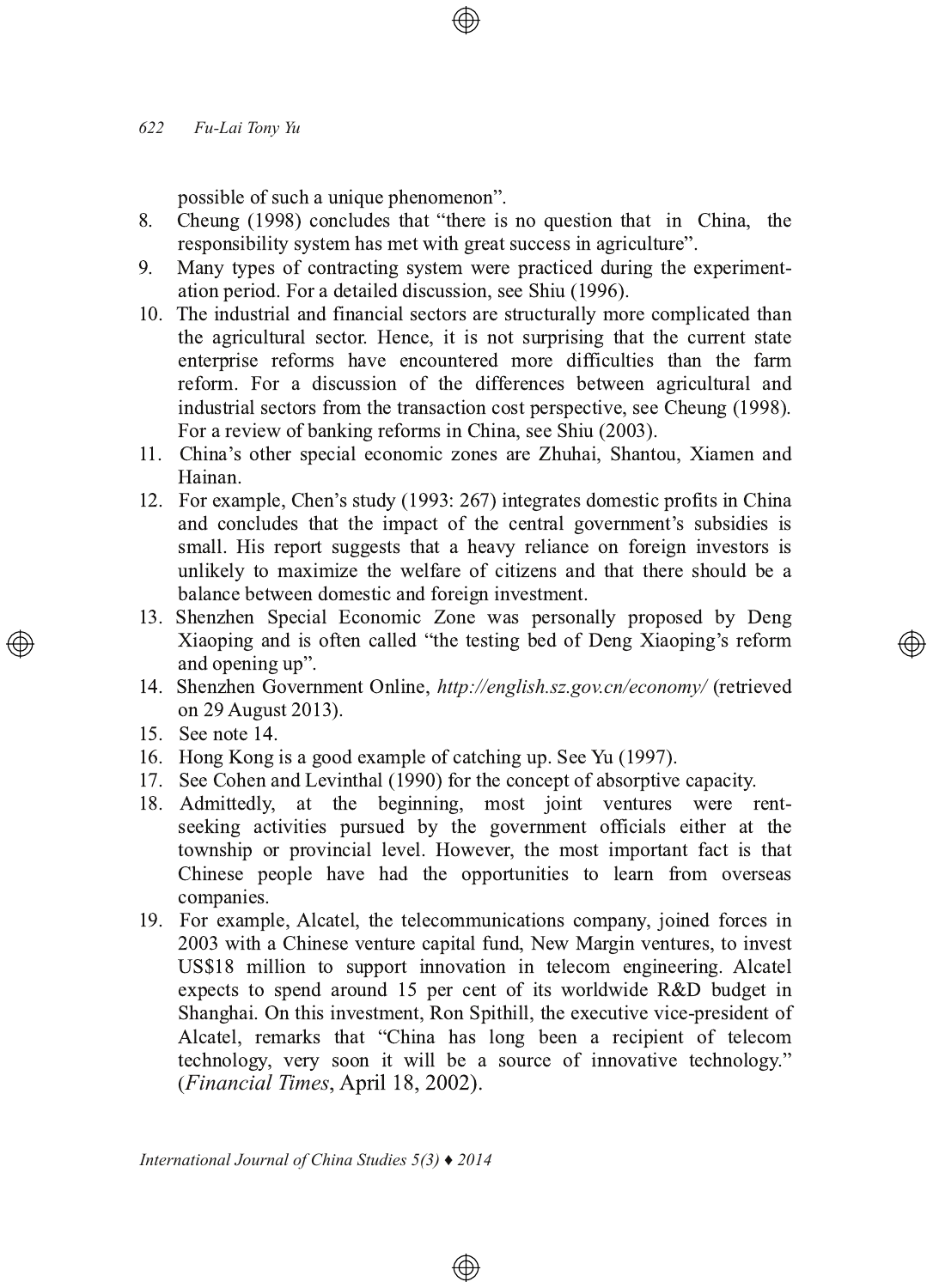# **References**

- Alchian, A.A. and W. Allen (1983). *Exchange and production*. Belmont, MA: Wadsworth.
- Baumol, W.J. (1968). Entrepreneurship in economic theory. American Economic *Review Papers and Proceedings*, 58 (2), pp. 64-71.
- Caldwell, Bruce (1988). Hayek's transformation. *History of Political Economy*, 20 (4), pp. 513-541.
- Chan, James (1997). Two paradigms for managing China. Advances in *Comparative International Management*, Supplement 3, pp. 203-217.
- Chen, J. (1993). Social cost-benefit analysis of China's Shenzhen special economic zone. *Development Policy Review*, 11 (3), pp. 261-271.

Cheung, K.Y. (1997). Hong Kong's outward processing investment in China: Its implications on Hong Kong economy. Working Paper Series, No. 47, Centre for Asian Pacific Studies, Lingnan College, Hong Kong.

Cheung, S.N.S. (1970). The structure of a contract and the theory of a nonexclusive resource. Journal of Law and Economics, 13, pp. 49-70.

Cheung, S.N.S (1998). Deng Xiaoping's great transformation. Contemporary *Economic Policy*, 16 (2/April), pp. 125-135.

Cohen, W.M. and D.A. Levinthal (1990). Absorptive capacity: A new perspective on learning and innovation. Administrative Science Quarterly, 35, pp. 128-152.

- Gu, H. (1998). Review and prospect of urban planning in Shenzhen. In: *Essays by the urban planning and design institute of Shenzhen* (in Chinese).
- Hayek, F.A. (1988). The fatal conceit: The errors of socialism. Chicago: University of Chicago Press.
- Lachmann, L.M. (1956). Capital and its structure. Kansas City: Sheed Andrews and McMeel, Inc.
- Lachmann, L.M. (1970). The legacy of Max Weber. London: Heinemann.
- Langlois, Richard N. and Paul L. Robertson (1993). Business organisation as a coordination problem. Business and Economic History, 22 (1), pp. 31-41.
- Leibenstein, H. (1978). General *X*-efficiency theory and economic development. New York: Oxford University Press.
- Leijonhufvud, Axel (1986). Capitalism and the factory system. In: R.N. Langlois (ed.), *Economics as a process: Essays in the new institutional* economics. New York: Cambridge University Press, pp. 203-223.

 $\bigoplus$ 

*IJCS Vol. 5 No. 3 (December 2014)*

</u>

Goodman, David (1997). Obituary: Deng Xiaoping. *China in Focus*, Issue 2, March, p. 24.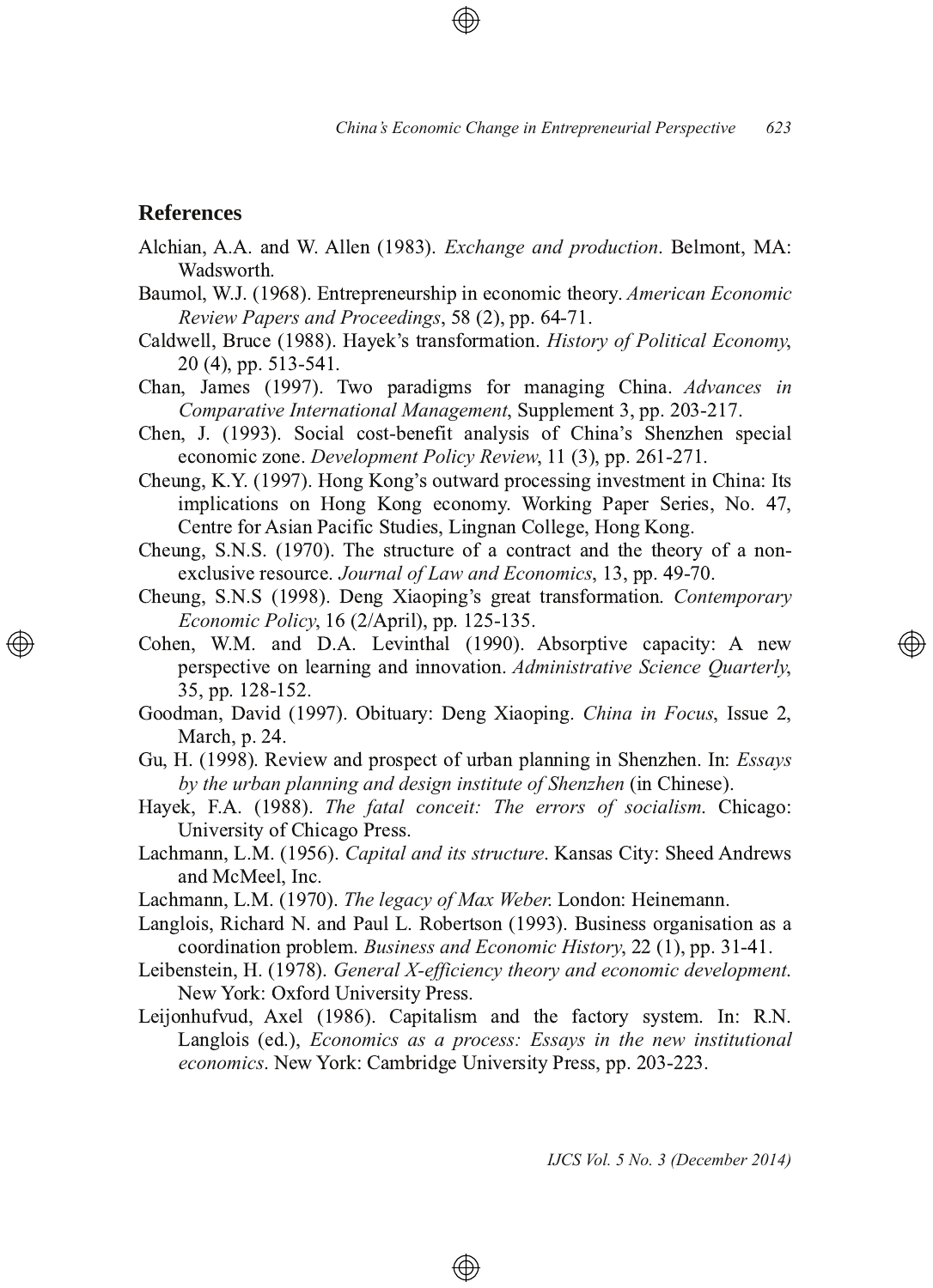- Lieberthal, Kenneth (1995). Governing China: From revolution through reform. New York: W.W. Norton.
- Liu, Henry C.K. (2004, August 4). *Mao and Lincoln*. Hong Kong: Asia Times Online Co. Ltd.
- Lu, Xin-An and Jie Lu (2008). The leadership theories and practices of Mao Zedong and Deng Xiaoping. In: Chao-Chuan Chen and Yueh-Ting Lee  $(eds)$ , *Leadership* and *management* in *China: Philosophies, theories, and* practices. Cambridge: Cambridge University Press, pp. 206-238.
- Maccoby, M. (2000). Narcissistic leaders: The incredible pros, the inevitable cons. Harvard Business Review, January-February, pp. 69-77.
- Ostrom, Elinor (2000). Private and common property rights. Workshop in Political Theory and Policy Analysis, Center for the Study of Institutions, Population, and Environmental Change, Indiana University, pp. 332-379.
- Oxford Reference Online (2009). Mao Zedong. http://www.360doc.com/content/ 10/0407/00/481379\_21886093.shtml# (retrieved on 21 October 2013).
- Pye, Lucian W. (1976). Mao Tse-tung's leadership style. Political Science *Quarterly*, summer, pp. 219-236.
- Pye, Lucian W. (1996). Rethinking the man in the leader. The China Journal, 35 (January), pp. 107-112
- Rosenthal, S.A. and T.L. Pittinsky (2006). Narcissistic leadership. The *Leadership Quarterly*, 17, pp. 617-633.

</u>

- Schell, Orville (1997, March 3). Deng's Revolution. Newsweek.
- Schumpeter, J.A. (1934/1961). The theory of economic development. New York, NY: Oxford University Press.
- Schumpeter, J.A. (1947/1966). *Capitalism, socialism and democracy*. London: Unwin University Books.
- Sheng, Michael Muzhen (2001). Mao Zedong's narcissistic personality disorder and China's road to disaster. In: O. Feldman and L.O. Valenty (eds), Profiling political leaders. Westport, CT: Praeger, pp. 111-127.
- Shenzhen Daily (2006, September 22). http://szdaily.sznews.com/html/2013-*10/21/node 2.htm* (retrieved on 21 October 2013).
- Shi, Yizheng (2003). Entrepreneurship and foreign direct investment of Hong Kong firms in Mainland China. In: Tony Fu-Lai Yu (ed.), East Asian *business systems in the evolutionary perspective: Innovation, entrepreneurship and coordination*. New York: Nova publishers, pp. 144-160.
- Shiu, Gary Moon Cheung (1996). Searching for stones to cross the river: The micro-experimental approach to economic reform - Lessons from China. Ph.D. Dissertation, Department of Economics, George Mason University.

 $\circledast$ 

*International Journal of China Studies 5(3) ♦ 2014*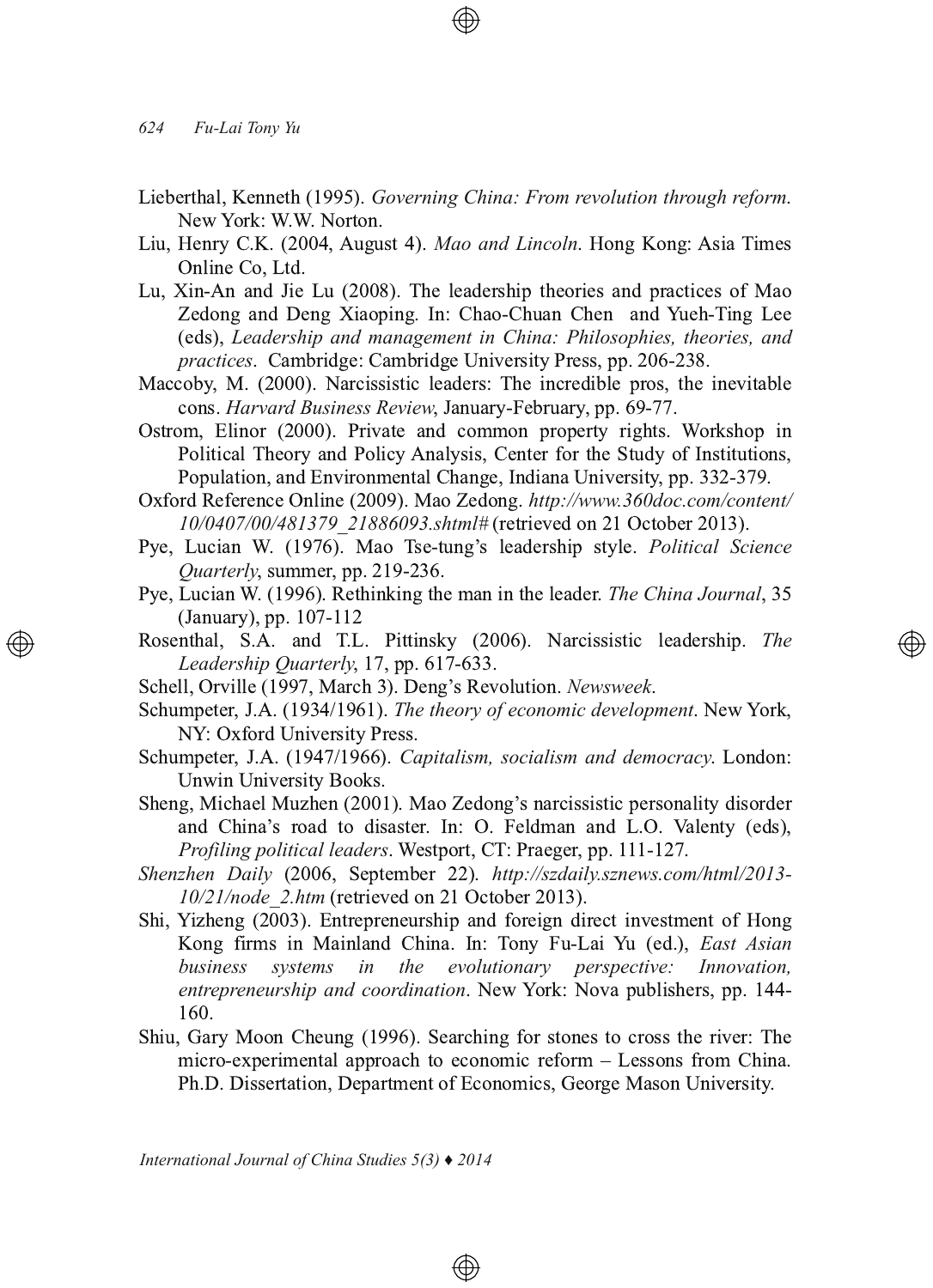- Shiu, Gary Moon Cheung (2003). Asset management companies and the coordination of banking reform in China. In: Tony Fu-Lai Yu (ed.), *East Asian business systems in the evolutionary perspective: Innovation, entrepreneurship and coordination*. New York: Nova publishers, pp. 107-129.
- Teiwes, F. (2001). Politics at the 'core': The political circumstances of Mao Zedong, Deng Xiaoping and Jiang Zemin. China Information, XV (1), pp.  $1-66$ .
- Thoburn, J., H.M. Leung, E. Chau and S.H. Tang (1990). Foreign investment in *China under the open policy.* Aldershot: Avebury.
- Vogel, E. (2011). Deng Xiaoping and the transformation of China. Cambridge: Harvard University Press.
- Werth, N., K. Bartošek, J. Panne, J. Margolin, A. Paczkowski and S. Courtois *The Black Book of Communism: Crimes, terror, repression* Cambridge, MA: Harvard University Press.
- Yu, Tony Fu-Lai (1997). Entrepreneurship and economic development in Hong *Kong*, London: Routledge.
- Yu, Tony Fu-Lai (2002). A pro-business government and the economic development of Hong Kong. Public Administration and Policy, 11 (2), September, pp. 101-136.
- Yu, Tony Fu-Lai (2011). The architects of two Asian economic miracles: Li Kuo-Ting of Taiwan and John Cowperthwaite of Hong Kong. Journal of Asian Public Policy, 4 (2/October), pp. 131-148.

⊕

*IJCS Vol. 5 No. 3 (December 2014)*

্⊕